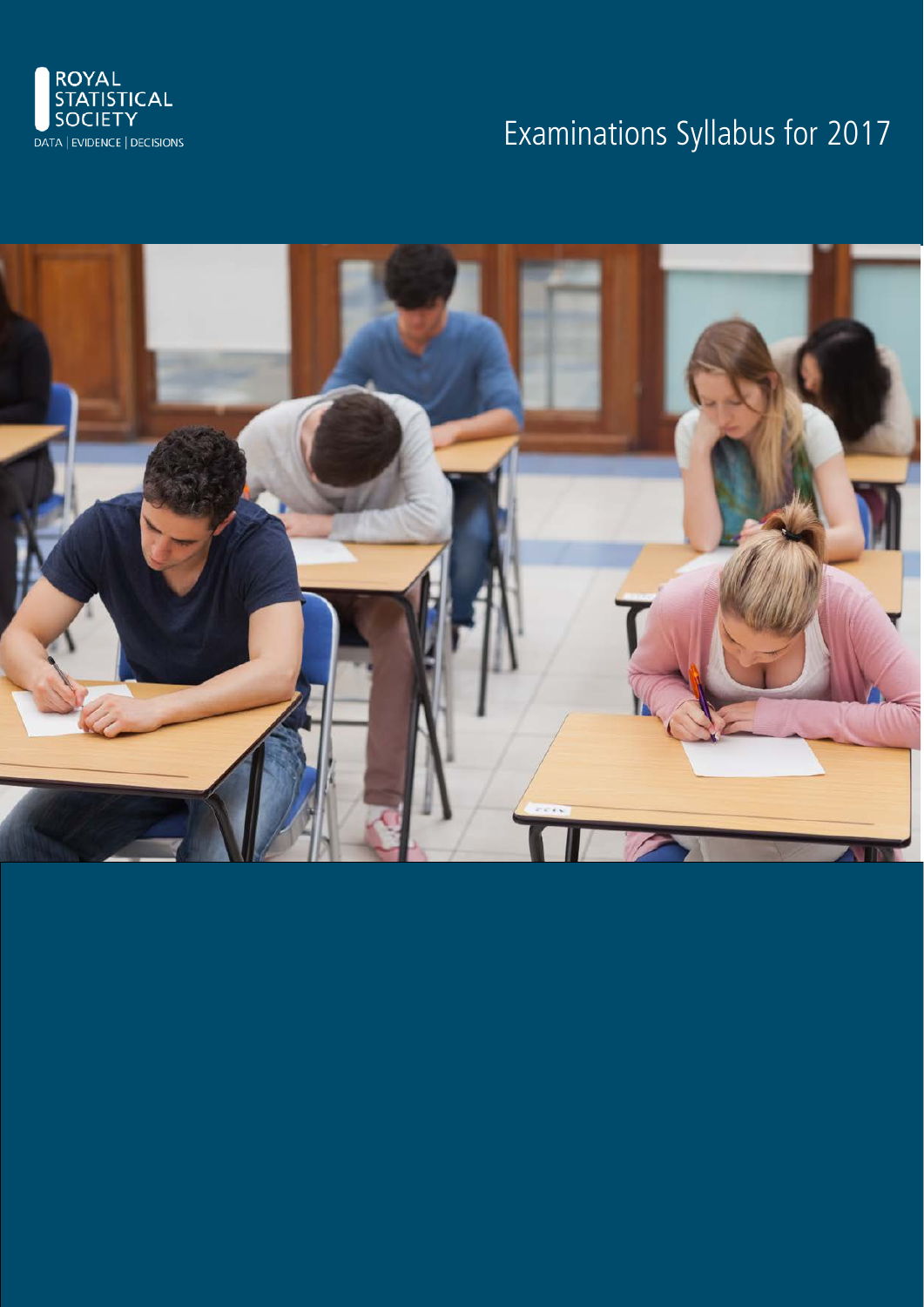## Contents

### Page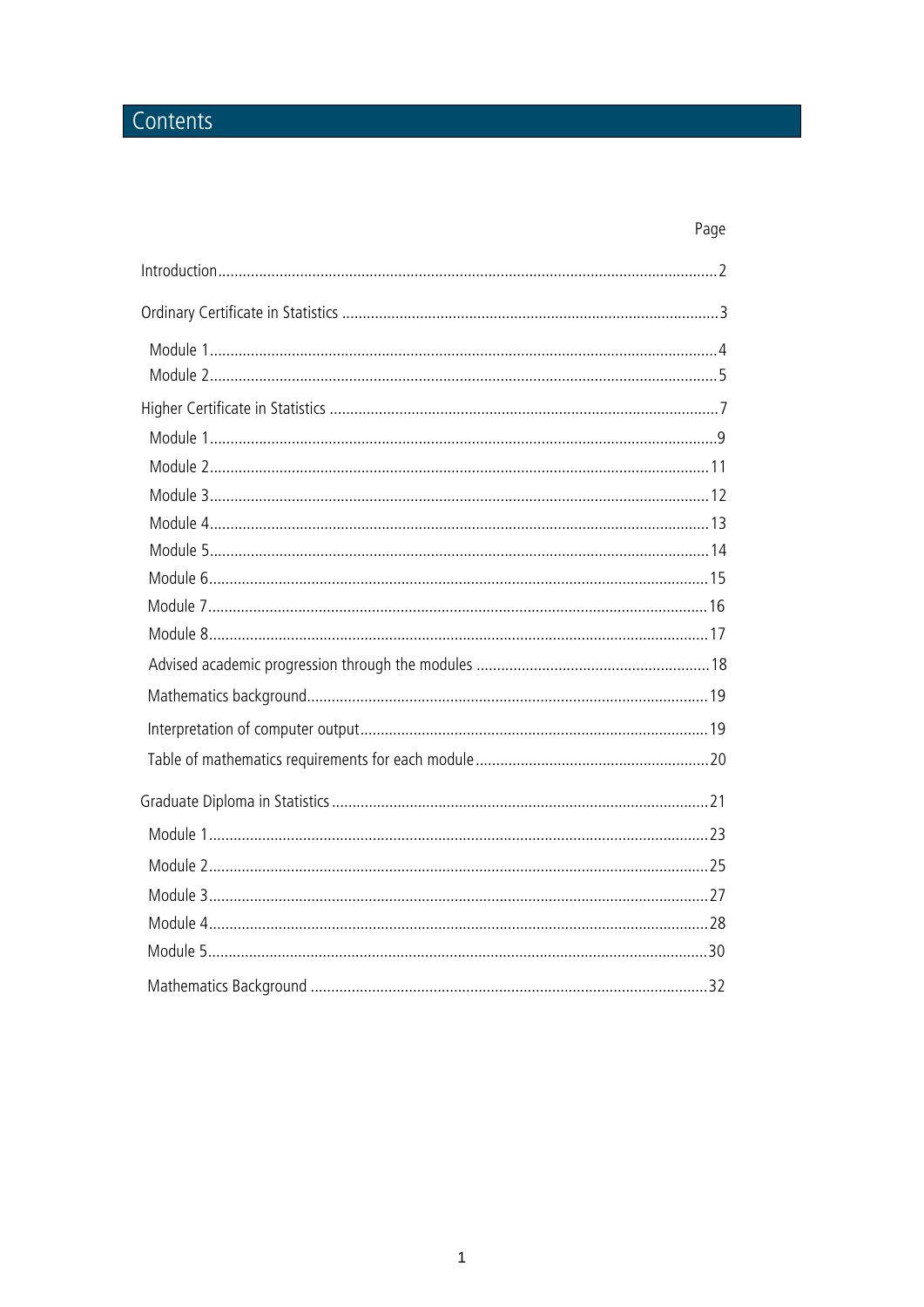### Introduction to the Examinations

The Royal Statistical Society's professional examinations provide a route into the statistical profession at introductory, intermediate and advanced levels. They will be suitable for many who wish to enter into or advance within the profession. They may be particularly helpful for those who wish to convert to statistics from another discipline, and for those in countries where little or no statistical training and few formal statistical qualifications are available.

The examinations consist of papers at three levels, namely *Ordinary Certificate, Higher Certificate* and *Graduate Diploma*. Taken in sequence, these levels provide a comprehensive syllabus of study in applied statistics.

The Ordinary Certificate is offered in a modular form consisting of two modules which may be taken singly or together. Each module is separately certificated. The Ordinary Certificate as a whole is awarded on successful completion of both modules; the "shelf life" of modules leading to this Certificate is unlimited.

The Higher Certificate is offered in a modular form consisting of eight modules which may be taken singly or in any combination. Each module is separately certificated. The Higher Certificate as a whole is awarded on successful completion of six modules (subject to some restrictions on choice of modules); the "shelf life" of modules leading to this Certificate is unlimited.

The Graduate Diploma is offered in a modular form consisting of five modules which may be taken singly or in any combination. Each module is separately certificated. The Graduate Diploma as a whole is awarded on successful completion of all modules; the "shelf life" of modules leading to the Diploma is unlimited.

The Graduate Diploma is widely recognised and respected, nationally and internationally, by employers in the public and private sectors. It is also widely recognised by universities as sufficient for admission to an MSc course in Statistics.

Full details of how to register for the examinations can be found in the General Guide to Examinations.

The Society provides statistical tables in each examination. These are available from the [RSS](www.rss.org.uk/statistical-tables)  [website](www.rss.org.uk/statistical-tables) so that candidates may familiarise themselves with the layout.

Candidates are expected to make appropriate use of calculators in the examinations. Calculator regulations are included in the General Guide to Examinations.

Copies of [past papers and solutions](http://www.rss.org.uk/RSS/pro_dev/Examinations/key_information/Exam_past_papers/RSS/pro_dev/Examinations_sub/key_information/Exam_past_papers/Past_papers_and_solutions.aspx?hkey=a9bb93ab-66e5-4268-8faa-9c4251c35b16) and [reading lists](http://www.rss.org.uk/RSS/pro_dev/Examinations_sub/key_information/Key_information.aspx?hkey=386596ff-14aa-4c44-8f1d-d4316b7e925e) for the examinations are available from the RSS website. Additional specimen papers and solutions for the [Higher Certificate](http://www.rss.org.uk/RSS/pro_dev/Examinations/key_information/Exam_past_papers/RSS/pro_dev/Examinations_sub/key_information/Exam_past_papers/Past_papers_and_solutions.aspx?hkey=a9bb93ab-66e5-4268-8faa-9c4251c35b16) and Graduate [Diploma](http://www.rss.org.uk/site/cms/contentviewarticle.asp?article=655) are also available.

## **Please note that the [examinations will be withdrawn](www.rss.org.uk/exams-faq)  after the May 2017 session.**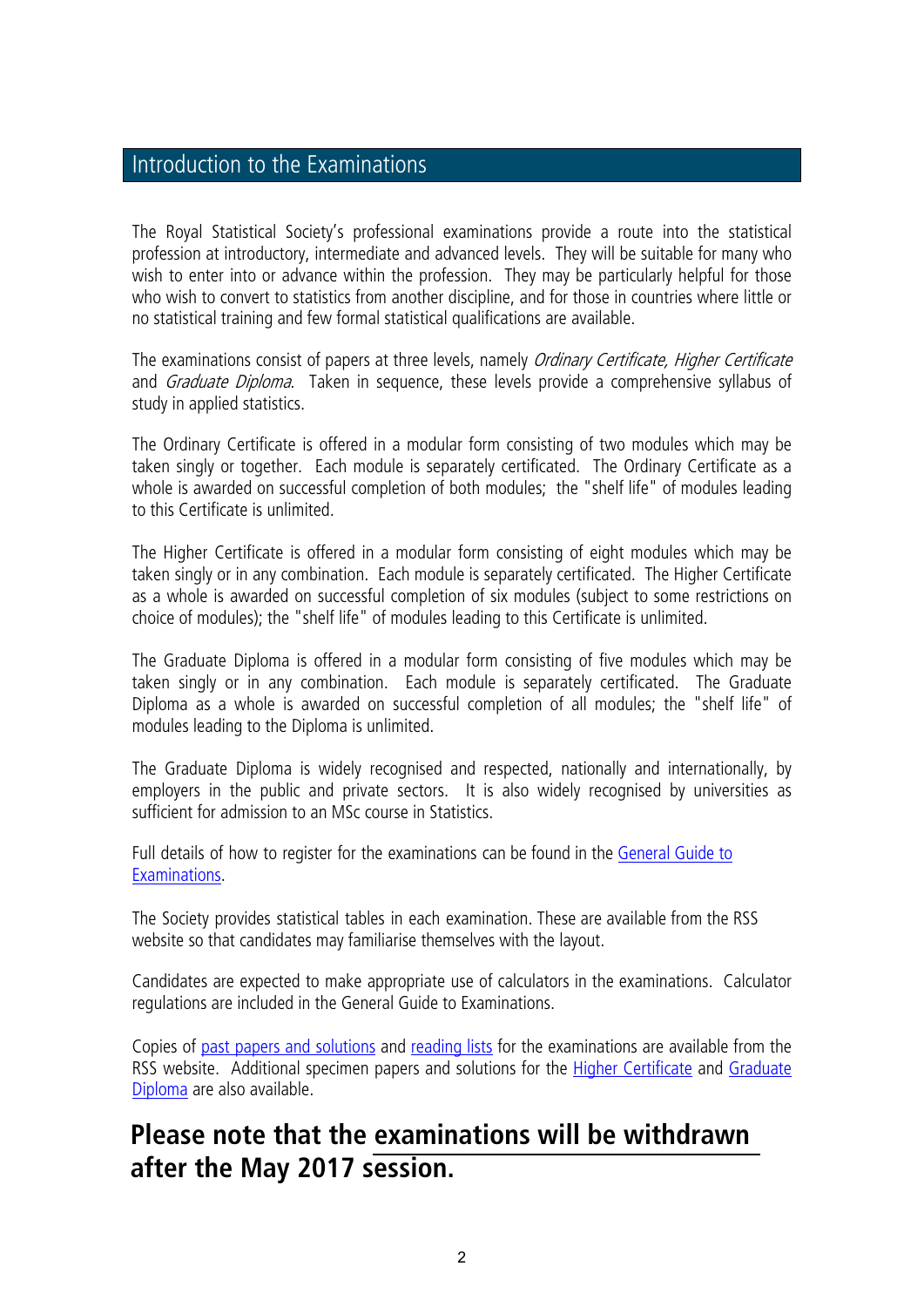## Ordinary Certificate in Statistics

The Ordinary Certificate of the Royal Statistical Society is offered in a modular form. This gives the opportunity for candidates to proceed at their own pace. The aim of this first level certificate is to provide a sound foundation knowledge of the principles and practice of statistics with emphasis on practical data collection, presentation and interpretation. It is intended both as an end in itself in terms of being a first qualification in statistics, and as a basis for further work in statistics, as for example in the more advanced levels of the Society's examinations. The individual modules are also valuable free-standing elements in their own right; they may for example be useful components of a formal or informal continuing professional development programme. Candidates are assumed to hold a good General Certificate of Secondary Education (GCSE) in mathematics or an equivalent qualification, or relevant work experience.

The two modules cover the essential ideas of statistics in practice. Anyone familiar with them should be able to carry out supervised statistical work of a routine kind, or be able to apply statistical methods, at an elementary level, within work of a more general kind. Module 1 includes the key topics of data collection in the field: what data should be collected, who from, and how will the data be captured? It also includes work on data processing, including a brief introduction to statistical computing. Module 2 encompasses the basic techniques of descriptive statistics. Two ideas are of paramount importance: what is the most appropriate way to analyse the data, and how can the message within the data most clearly be communicated?

Candidates may enter for either or both modules at any examination session. Candidates may resit any module any number of times; the highest mark achieved will stand. The pass mark for each individual module is 50%. Module marks are "banked" without time limitation.

Each module is examined by a 3-hour written paper containing from 7 to 9 (inclusive) questions of different lengths. There are no restrictions on the number that may be answered. The marks available for each question are printed on the examination papers. Candidates will be advised of their marks for each module taken. Candidates will receive a separate certificate for each module in which they are successful.

Candidates who are successful in both modules (not necessarily in the same session) will be awarded the Ordinary Certificate in Statistics. The Ordinary Certificate will only be awarded on the first occasion when a candidate becomes eligible for it. If a candidate, having been awarded the Ordinary Certificate, takes either or both modules again, advice of the marks earned will be issued and, if appropriate, a certificate to indicate success in the individual module(s); but the Ordinary Certificate itself will not be re-awarded.

### **Module Syllabuses**

Syllabuses for the two modules are set out on pages 4 to 6.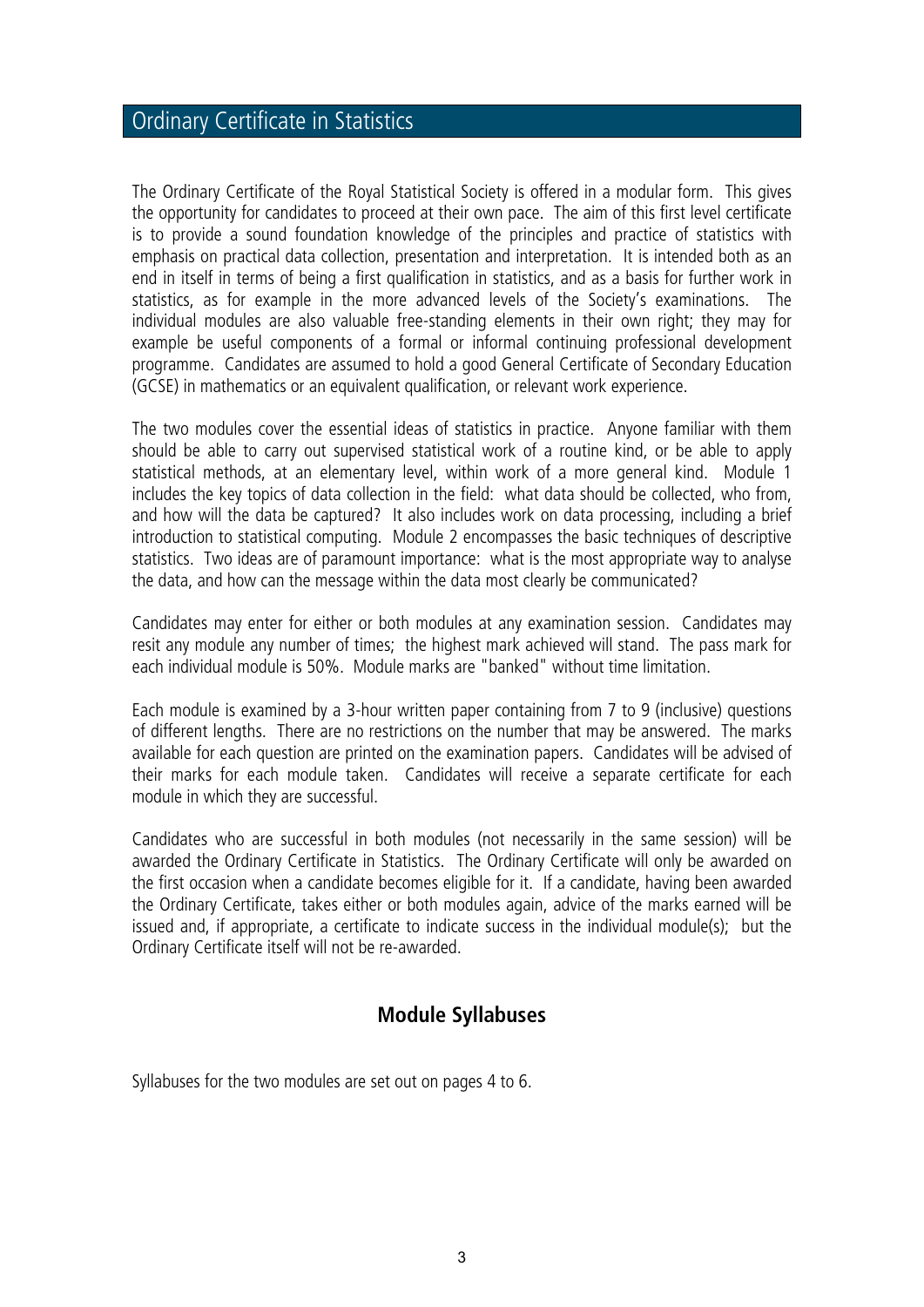### **MODULE 1: Collection and Compilation of Data**

administrative data.

Elementary ideas of sampling methods. Definitions of population and sampling frame. Methods of selecting samples (including practical problems) and implications of sample size: simple random sampling, systematic sampling, cluster sampling, quota sampling, stratified random sampling and multi-stage sampling.

Pilot surveys, censuses, sample surveys, personal *Wo formulae are required*. interviews, self-completion questionnaires, postal and telephone enquiries. Serial surveys longitudinal or cross-sectional. Problems arising in the collection of data, dropouts, late returns, 'freak' values and their treatment, 'cleaning' data.

Non-sampling errors. Identification and interpretation of bias error (e.g. from non-response, errors in defining the population, enumerator distortion, etc).

Design of simple questionnaires and forms for collection of data. Formulation, classification and coding of questions, including verification. Making questionnaires suitable for data processing and analysis; use of missing value codes.

Distinction between observational and experimental studies.

The origin, use and interpretation of published or *Overview of official statistics in a country of the* candidate's choice. What statistical series are produced, how are the data collected and to what uses are the data put?

No formulae are required.

Advantages and disadvantages of each method, including considerations of cost, precision and accuracy. Use of random number tables.

No formulae are required. Candidates may be asked to provide examples of how different types of bias error may arise.

Candidates should be able to produce their own simple questionnaire and data form.

Use of computers for data storage and retrieval. Access to a computer when preparing for the examinations is not necessary.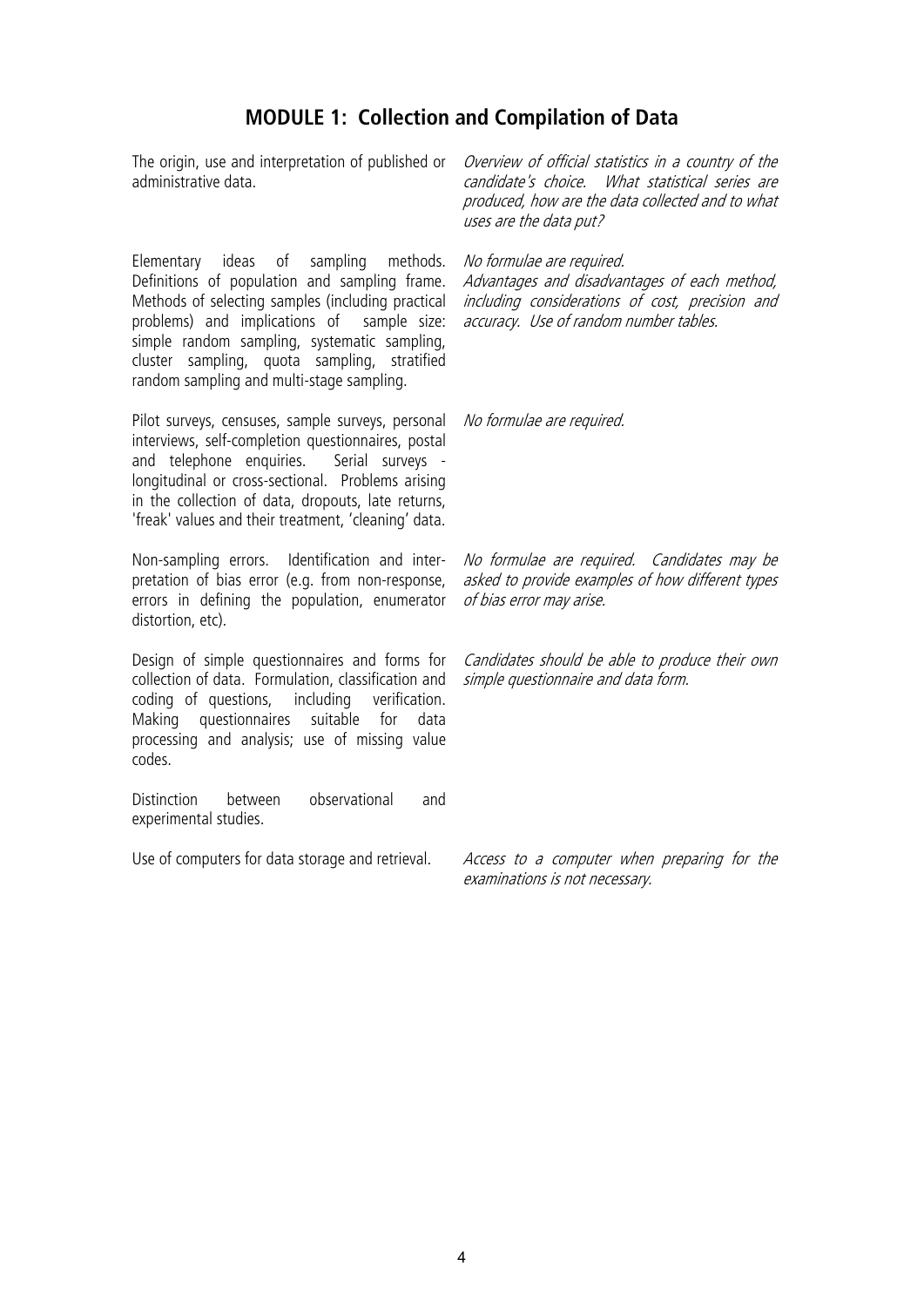### **MODULE 2: Analysis and Presentation of Data**

Use of rough checks for order of magnitude and leading digits in results.

Approximation, limits of accuracy, rounding and accuracy of recording. Percentages, ratios, rates and linear interpolation. Distinction between discrete and continuous data.

Construction and uses of frequency tables for one or more variables and contingency tables. Tables for presenting collections of results together with summary tables of frequencies, relevant averages, standard deviations, etc.

Graphs and diagrams, their use in analysis and presentation. Construction, uses and limitations of scatter diagrams, time charts, stem and leaf diagrams, histograms, bar charts, pie charts, frequency and cumulative frequency curves and boxplots (box and whisker plots).

Sample measures of location and dispersion. Arithmetic mean, median, mode, percentiles, range, inter-quartile range, variance, standard deviation, coefficient of variation; their uses and limitations as measures; their calculation from frequency tables and raw data; graphical methods of estimation. Distinction between interand intra-subject variation.

Identification of outliers in a data set, and appreciation of steps that may be taken to deal with them.

Probability as a measure of uncertainty. Link between probability and relative frequency. Allocation of probabilities in 'equally likely' cases. Mutually exclusive events. Independent events. Addition and multiplication of probabilities with simple applications. Use of Venn diagrams and tree diagrams.

Calculation of least squares regression line and its interpretation. Correlation as a measure of linear association between two variables. Productmoment correlation coefficient. Spearman's rank correlation coefficient.

Simple moving averages for detecting trends and for smoothing time series. Seasonal data.

Candidates are encouraged to check that their answer 'looks about right'.

Error in the result of a simple expression when the consistent parts are all rounded.

Credit will be given for neatness and clarity of presentation.

Credit will be given for neatness and clarity of presentation.

Formulae should be known, except that the definition of 'hinges' is not required.

Candidates should be able to estimate percentiles from a cumulative frequency curve (ogive).

Outliers should be considered in the context of the data-set as a whole. Candidates need only use informal criteria for classifying observations as outliers (as in the construction of boxplots), but should be able to discuss how they might be dealt with.

The long-run concept of probability, e.g. from tossing a coin repeatedly, should be understood.

Permutations and combinations are not required.

Derivation of the least squares estimates (by calculus) is not required. Candidates should know when it is appropriate to use each method. Consideration of tied ranks will not be expected.

Candidates should know when it is appropriate to use additive or multiplicative models for seasonality, and how each is calculated.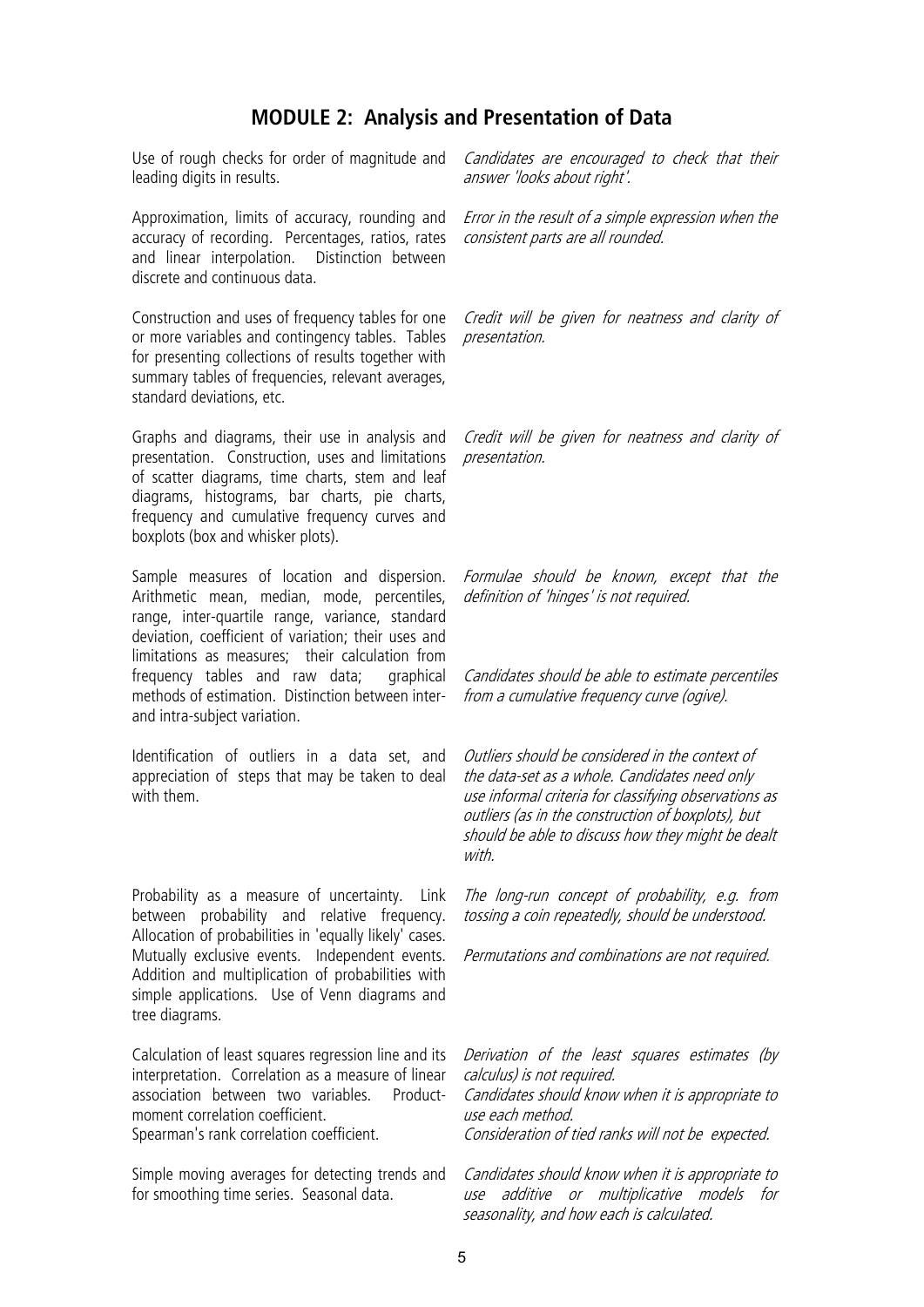Knowledge of weighted forms of moving average. No calculation is required.

Simple and weighted averages of price relatives. Construction of aggregate (Paasche, Laspeyres and Fisher) averages. Simple chain-based indices. Limitation and use of index numbers e.g. in assessment of productivity and prices.

Interpretation. Translation of written statements into tabular forms; simple fallacies, typical misleading distortion in popular published graphs. Answers to questions about tables and charts.

Writing of clear and concise reports on numerical data in different contexts.

Knowledge of how and why index numbers are used in real life is assumed.

Candidates may be asked to explain what the data presentation tells the reader.

Candidates may be tested on their spelling and grammar as well as their logic.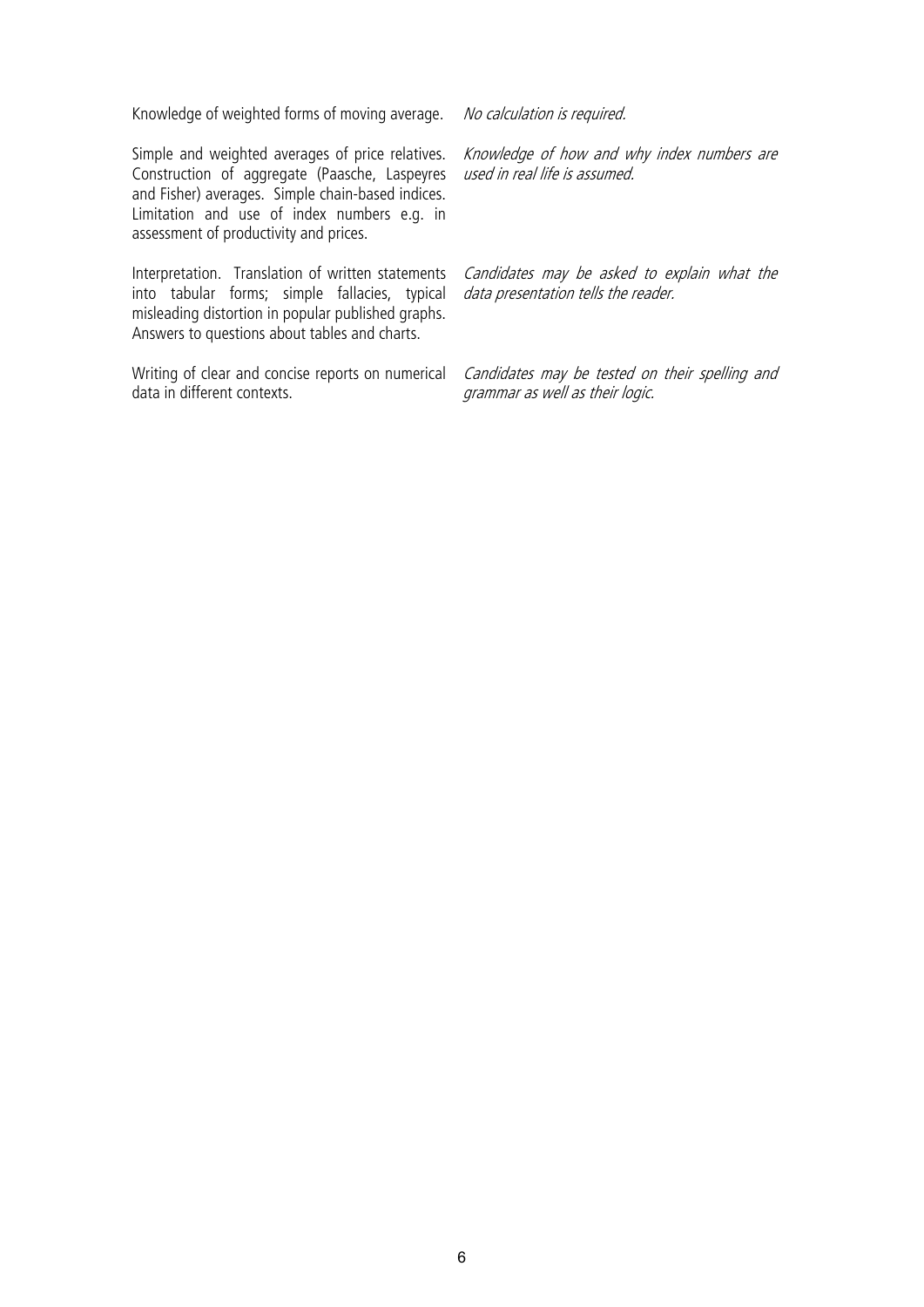## Higher Certificate in Statistics

The Higher Certificate of the Royal Statistical Society is offered in a modular form with eight modules. This gives the opportunity for candidates to proceed at their own pace. The Certificate is both as an end in itself in terms of a qualification in statistics at a more advanced level than that of the Ordinary Certificate, and as a basis for further work in statistics. In addition, the individual modules are valuable free-standing elements in their own right; they may for example be useful components of a formal or informal continuing professional development programme.

Candidates may enter for any number of modules, either singly or in combination, in any examination session. Candidates may resit any module any number of times; the highest mark achieved will stand. The pass mark for each individual module is 50%. Module marks are "banked" without time limitation.

Each module is examined by a 1½-hour written paper containing four questions of which candidates are asked to answer three. Candidates will be advised of their marks for each module taken. Candidates will receive a separate certificate for each module in which they are successful.

Candidates who are successful in **six** modules **including modules 1 to 4** (not necessarily all in the same session) will be awarded the Higher Certificate in Statistics. The Higher Certificate will only be awarded on the first occasion when a candidate becomes eligible for it. If a candidate, having been awarded the Higher Certificate, takes any module(s) again or takes any further module(s) not already taken, advice of the marks earned will be issued and, if appropriate, a certificate to indicate success in the individual module(s); but the Higher Certificate itself will not be re-awarded.

Candidates who wish to proceed to the Graduate Diploma in Statistics are advised that ideally, they will have passed Higher Certificate Modules 1 to 6 (not necessarily all in the same session).

Candidates are advised that entry to any of the modules assumes knowledge of the material in the Ordinary Certificate in Statistics, or equivalent. Candidates should ensure that they are familiar with this material before sitting for any modules. This is particularly important for candidates who wish to attempt to achieve the Higher Certificate in Statistics by taking six modules (including modules 1 to 4) in the same session.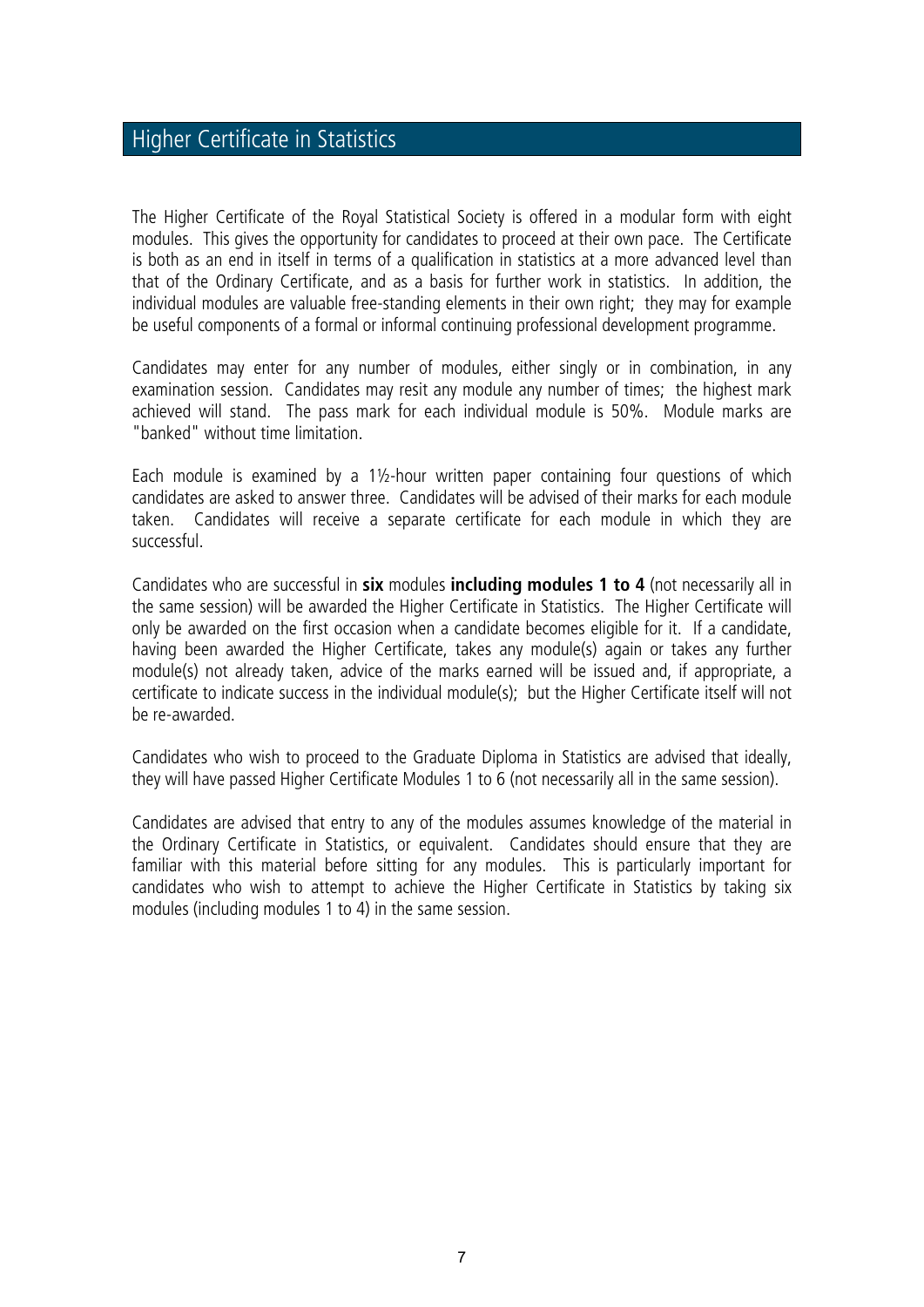### **MODULE SYLLABUSES**

Syllabuses for the eight modules are set out on pages 9 to 17.

The modules are

| Module 1 | Data collection and interpretation |
|----------|------------------------------------|
| Module 2 | Probability models                 |
| Module 3 | Basic statistical methods          |
| Module 4 | I inear models                     |
| Module 5 | Further probability and inference  |
| Module 6 | Further applications of statistics |
| Module 7 | Time series and index numbers      |
| Module 8 | Survey sampling and estimation     |

Information on advised academic progression through the modules, on the required mathematics background and on interpretation of computer output can be found on pages 18-20.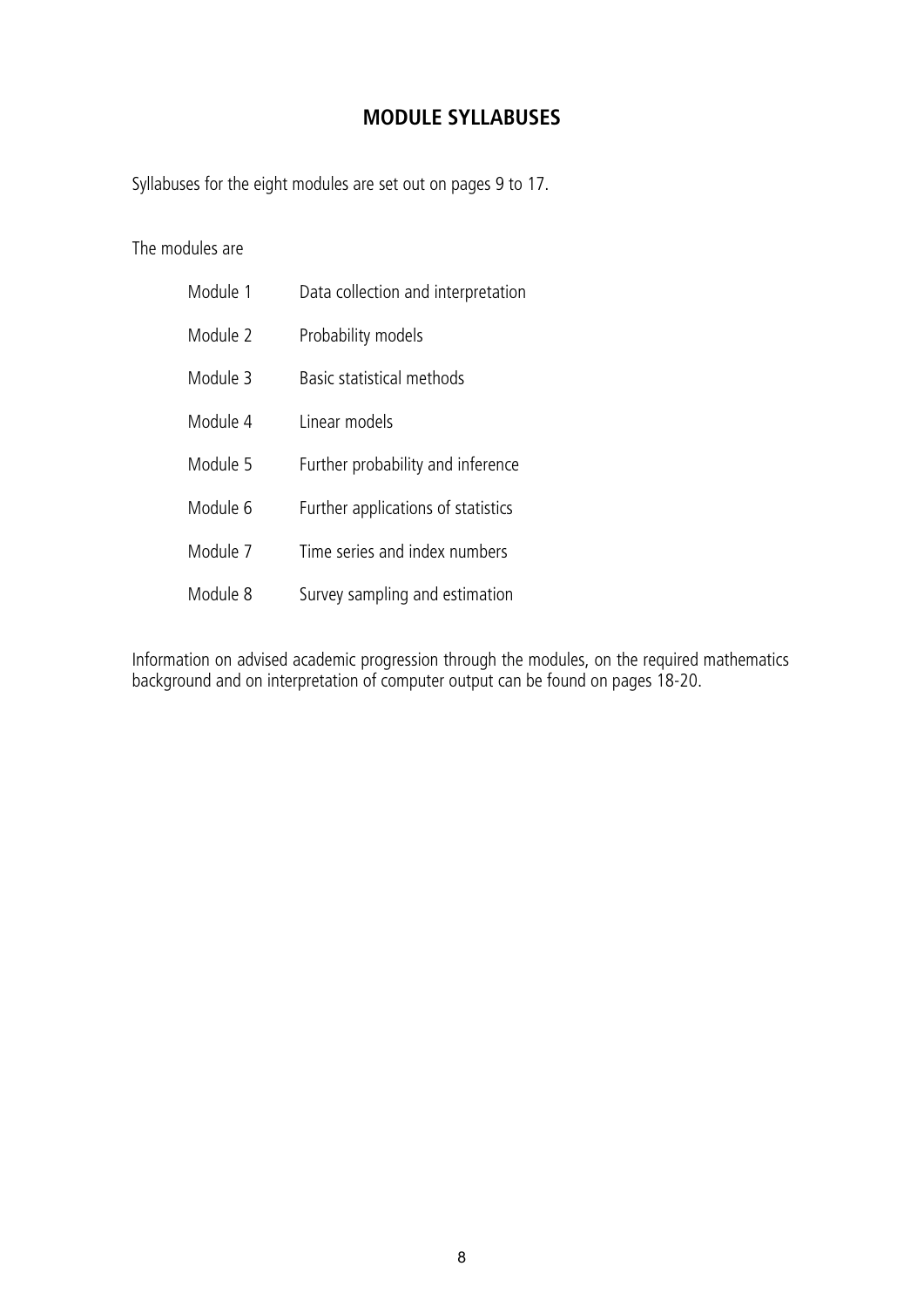### **MODULE 1: Data collection and interpretation**

### **Summarising and interpreting data**

Frequency distributions. Numerical and graphical forms of presentation and statistical interpretation. Scatter diagrams, time charts, stem and leaf diagrams, histograms, bar charts, pie charts, frequency and cumulative frequency curves, boxplots (box and whisker plots), dotplots. Summary statistics for measures of location, variability and skewness. inclusion of appropriate title and labels. Sample mean, median, mode, quartiles, semirange. **Surveys** Target and study populations. Sampling frames. Problems arising in the collection of data. Censuses, sample surveys and routine collection of data at intervals of time. Principles and practice, with examples from candidates' knowledge and experience. Design of questionnaires and forms for collecting data. Personal and telephone interviews, postal *Advantages and disadvantages of these methods*. enquiries, pilot enquiries.

Problems of non-response, bias among interviewers, question bias, non-sampling errors.

Simple random sampling. Uses and limitations. Estimators for means, totals and proportions and the variances of these estimators.

Use of other practical methods of sampling: systematic sampling, cluster sampling, quota sampling, stratified random sampling and multistage sampling.

### **Exploratory analysis**

Candidates should be prepared to examine a set *Particular questions may be specified, and also* of data, to choose and carry out suitable methods *particular types of non-statistical user (see* of analysis, to answer questions from nonstatistical users and to present the analysis and conclusions in the form of a short report. The techniques required may be of the simplest kind, e.g. plotting, grouping, transforming or calculating from the data. Candidates will be expected to use box-plots and other similar graphical displays.

below). Otherwise a brief general report on the main points in the data analysis will be appropriate.

Credit will be given for graphs that are well presented, including neat appearance and

inter-quartile range, standard deviation, variance,

Candidates will be expected to know and be able to use, but not to derive, formulae for estimators and variances, along with an informal understanding of standard errors. Use of the finite population correction is not required.

No formulae are required.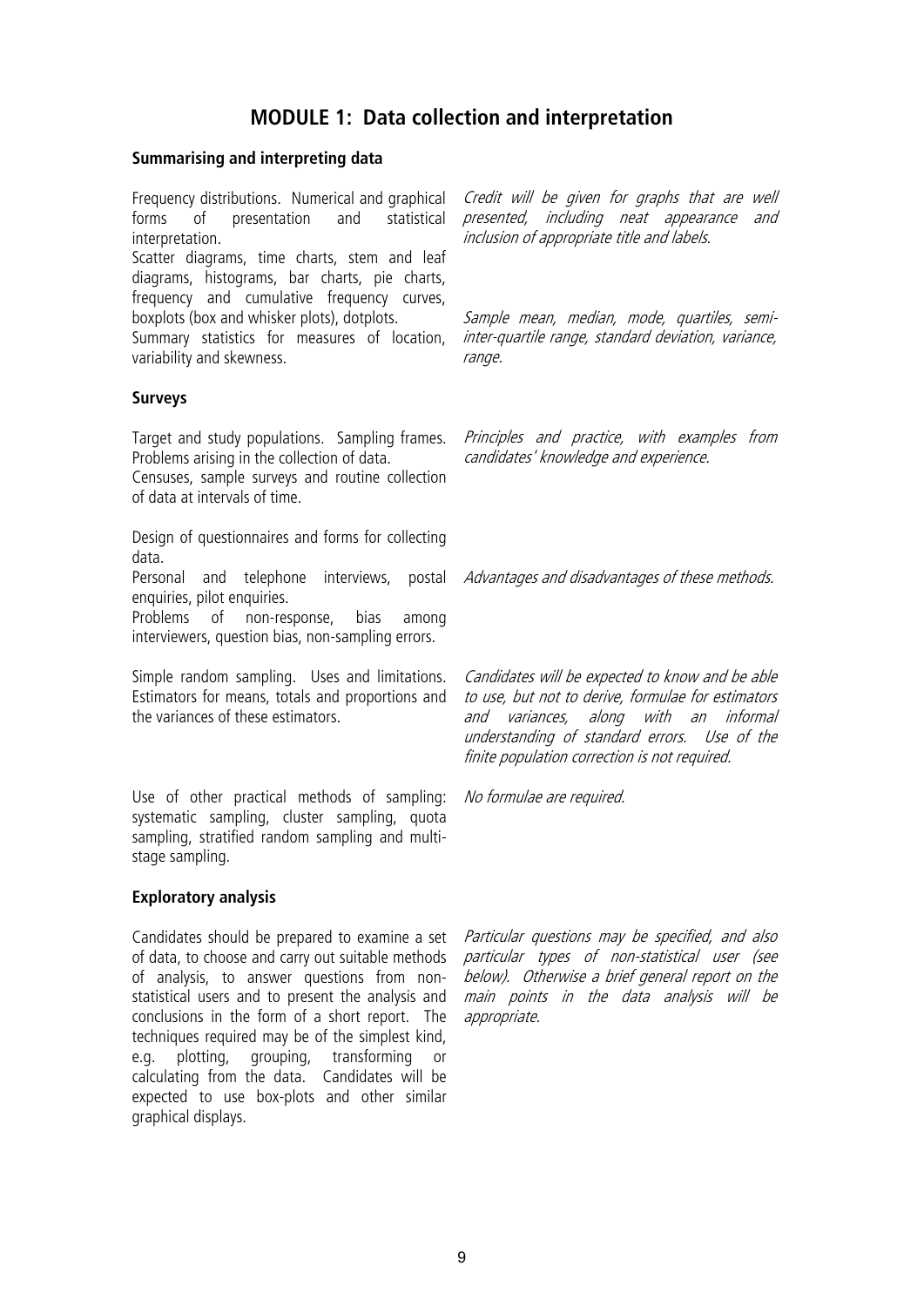### **Report writing**

Candidates should be prepared to produce a wellordered, well-reasoned argument in a style suitable for a designated readership. (This readership could be, for example, non-statistical colleagues, managers, or users of official reports.) Candidates will be expected to make use of graphical methods to summarise data and identify unusual features.

The use of technical words alone will not be enough; explanations must be helpful to the nonspecialist.

Graphs and diagrams must be clearly labelled so that the reader understands them properly.

**Interpretation of published data** Candidates should be able to provide critical comment on tables and graphs.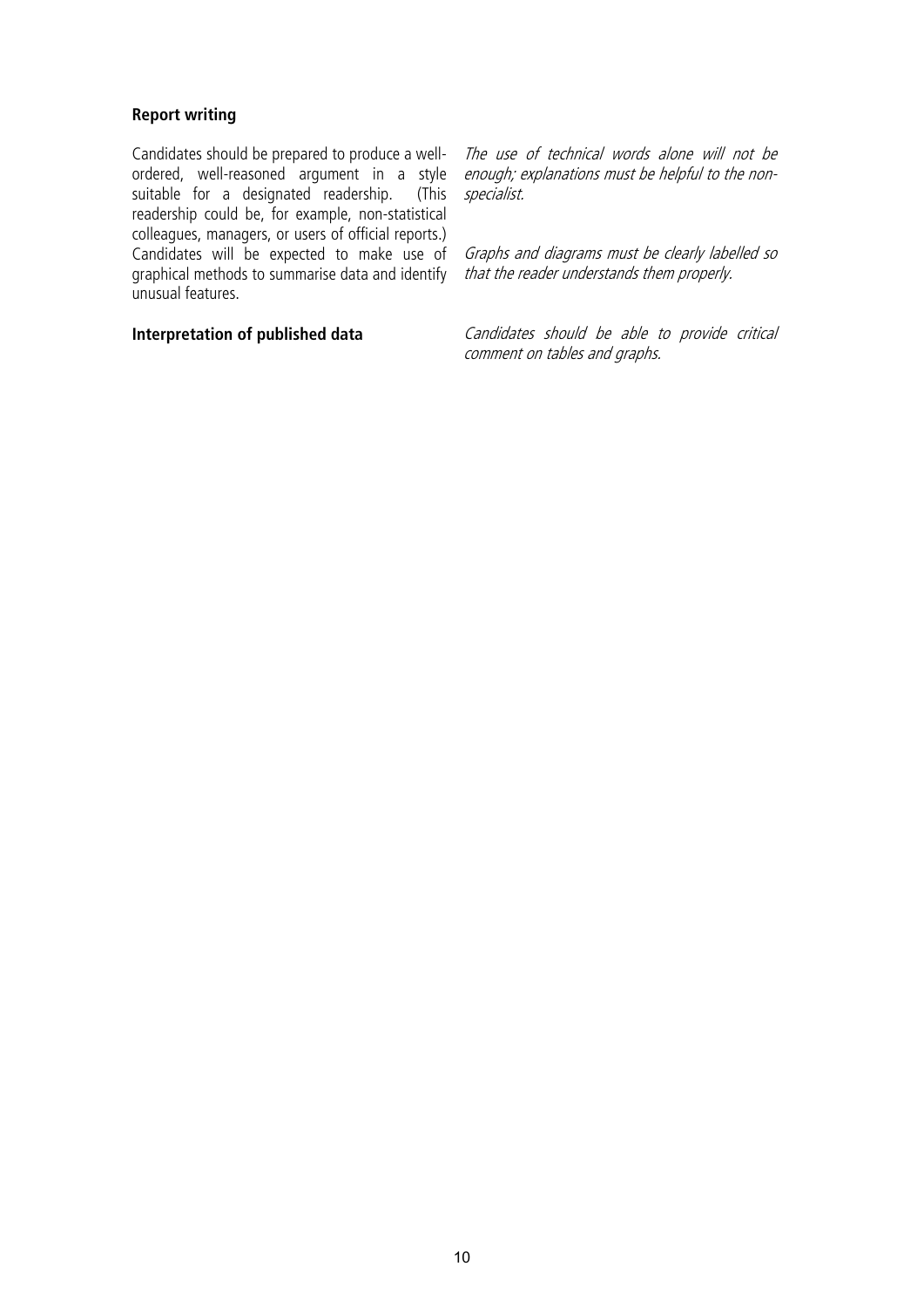### **MODULE 2: Probability models**

### **Probability**

Definitions of probability: equally likely outcomes; relative frequency; degrees of belief. Addition and multiplication of probabilities, conditional<br>probability, statistical independence. Baves' probability, statistical independence. theorem.

### **Distributions**

Random variables. Discrete and continuous *Derivation of cumulative distribution function from* probability distributions. Probability mass function, probability density function, cumulative distribution function. Simple theory of elementary probability distributions, including discrete uniform, Bernoulli, binomial, Poisson, geometric, negative binomial, hypergeometric, Normal, exponential, gamma and continuous uniform.

probability density function and vice versa.

Candidates should be able to show that the probability mass function (probability density function) of the named distributions sums (integrates) to unity. Some knowledge of the derivation and application of these distributions is<br>expected. The Poisson approximation to the The Poisson approximation to the binomial is included.

Candidates should know how these distributions arise in practice and be able to recognise them from a brief description of a situation.

#### **Properties of distributions**

and values for standard distributions.

Distributions, means and variances of sums of independent and identically distributed random variables and simple functions, such as  $aX + b$ . Linear combinations of independent Normally distributed variables.

Statement and use of central limit theorem for *Proof of CLT not required*. independent, identically distributed random variables with finite variance.

Use of Normal approximations, including those for binomial and Poisson distributions.

Expectation and variance; their general properties *Derivation of the expected value and variance of* random variables with the distributions listed above. Questions may be set for other simple distributions.

> Results for distributions of sums of Poisson, Normal and exponential random variables should be known.

Distribution of  $\sum a_i X_i$  when  $X_i$  has  $N(\mu_i, \sigma_i^2)$ distribution.

Use of appropriate continuity corrections will be expected.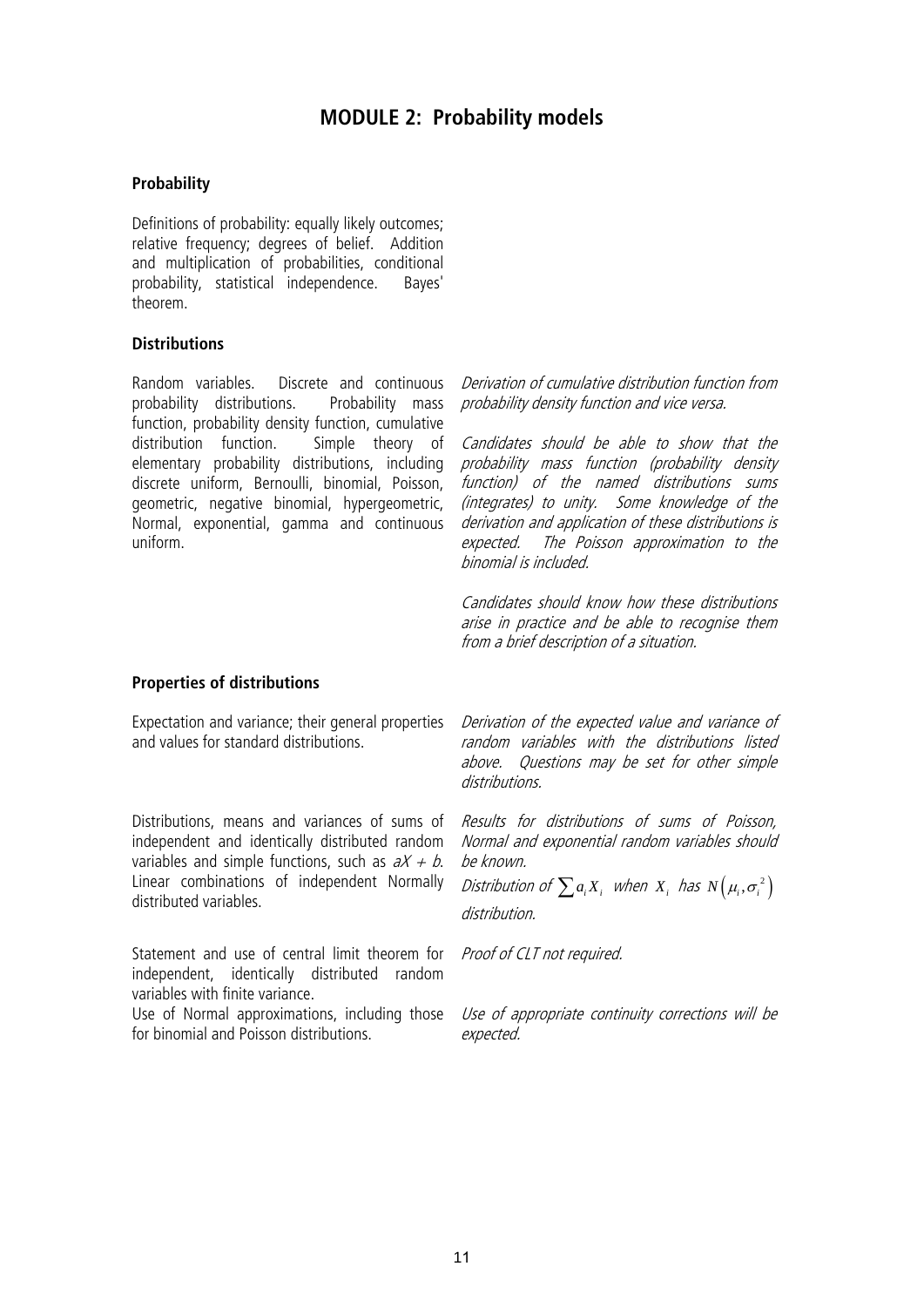### **MODULE 3: Basic statistical methods**

### **Inference**

| Sample and population. Concept of a sampling <i>Sampling distribution of the mean.</i><br>distribution. Standard error.                                                                        |                                                                                                                                                               |
|------------------------------------------------------------------------------------------------------------------------------------------------------------------------------------------------|---------------------------------------------------------------------------------------------------------------------------------------------------------------|
| Point and interval estimates. Construction and<br>interpretation of confidence limits.                                                                                                         |                                                                                                                                                               |
| Hypothesis tests, test statistic, one- and two-sided Knowledge of p-values and their interpretation.<br>tests.<br>Significance level. Type I and II errors. Power as<br>$1-P$ (type II error). |                                                                                                                                                               |
| Use of Normal, t, $\chi^2$ and F distributions in testing<br>and interval estimation.<br>Paired and unpaired two-sample tests.                                                                 | Tests and confidence intervals involving means,<br>variances and proportions. Use of tables to<br>obtain percentage points.                                   |
| Power curves.                                                                                                                                                                                  | Restricted to cases of testing for the mean of a<br>Normal distribution with known variance.                                                                  |
| The $\chi^2$ goodness-of-fit test of standard<br>distributions to observed data.                                                                                                               | Including pooling of classes. Uniform (discrete<br>and continuous), binomial, Poisson and Normal<br>distributions; distributions in specified<br>proportions. |
| Analysis of two-way contingency tables; $\chi^2$ test<br>for association.                                                                                                                      | Use of Yates' correction in $2 \times 2$ tables is<br>expected.                                                                                               |
| McNemar's test.                                                                                                                                                                                | Use of a continuity correction is not expected.<br>Consideration of tied ranks will not be expected.                                                          |
| <b>Non-parametric methods</b>                                                                                                                                                                  |                                                                                                                                                               |
|                                                                                                                                                                                                |                                                                                                                                                               |

Use of non-parametric and distribution-free *Candidates will be expected to be able to use* significance tests for paired and unpaired data: sign test, Wilcoxon rank sum test (Mann-Whitney  $\check{U}$  test), Wilcoxon signed-rank test.

tables of percentage points but do not need to know how the tables are obtained. Consideration of tied ranks will not be expected.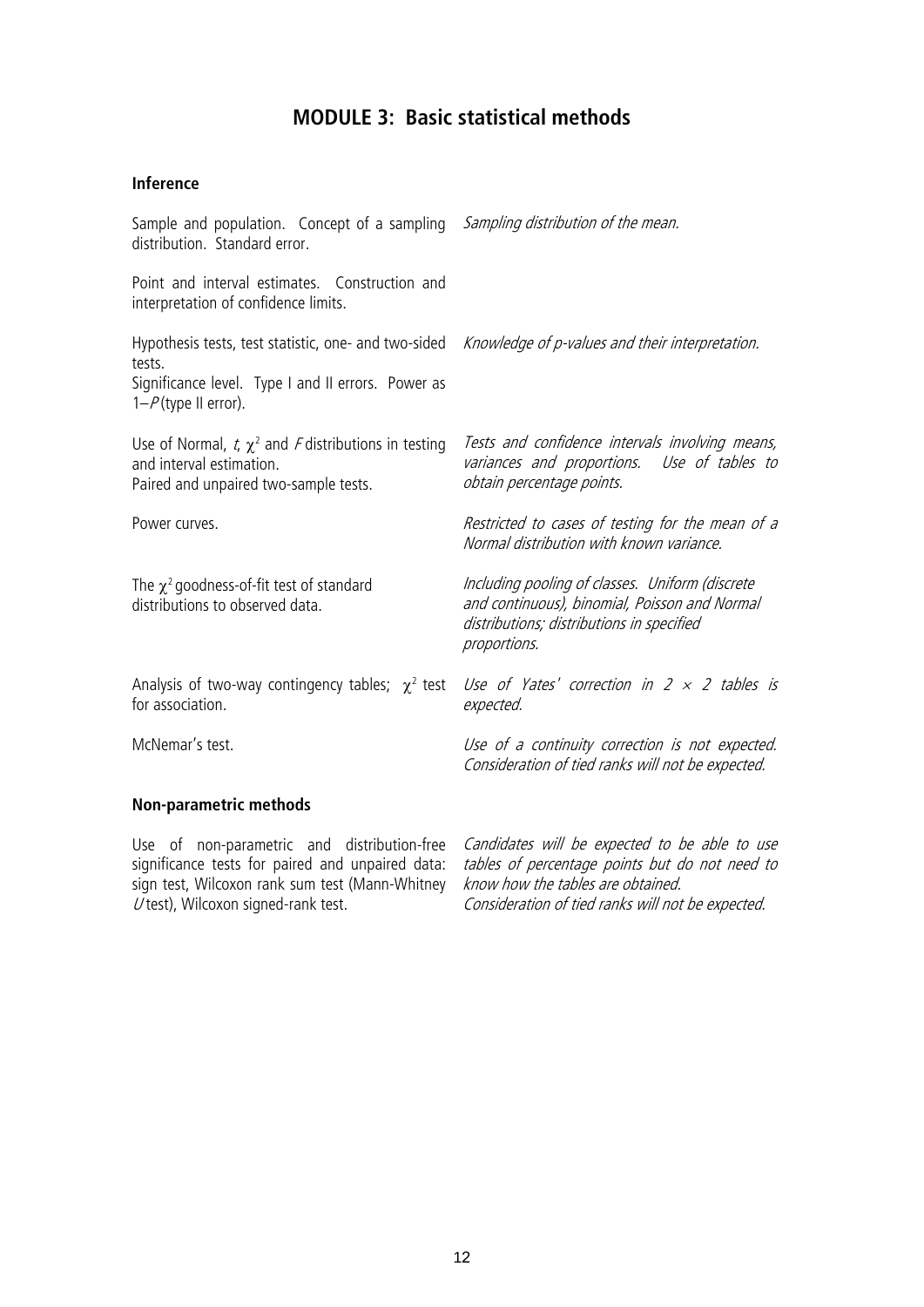### **MODULE 4: Linear models**

### **Correlation**

and interpretation.

Product-moment correlation (Pearson). Rank *Association versus causality. Simple tests using* correlation – Spearman's coefficient. Calculation *tables, with informal understanding of when each* measure of correlation is appropriate. Consideration of tied ranks will not be expected.

### **Design of experiments**

Reasons for experimentation, causality.

Principles of replication and randomisation, completely randomised design.

### **Regression**

|                                                                     | Simple linear<br>regression. Least squares<br>estimation.                                                                                                                                          | Models involving qualitative regressor variables<br>are not included in this module.                                                                         |
|---------------------------------------------------------------------|----------------------------------------------------------------------------------------------------------------------------------------------------------------------------------------------------|--------------------------------------------------------------------------------------------------------------------------------------------------------------|
|                                                                     | Multiple<br>linear regression<br>– concepts,<br>interpretation of computer output, inference for<br>regression coefficients using estimates and<br>estimated standard errors from computer output. | Knowledge of F test for regression and partial t<br>test for regression coefficients. Methods for<br>selecting variables are not included in this<br>module. |
|                                                                     | Analysis of variance for regression models.                                                                                                                                                        |                                                                                                                                                              |
| coefficient<br>(coefficient<br>correlation<br>of<br>determination). | Calculation and interpretation of the multiple $R^2$ as a measure of the proportion of variation<br>explained.                                                                                     |                                                                                                                                                              |
|                                                                     |                                                                                                                                                                                                    | Calculation of prediction intervals will not be<br>required.                                                                                                 |
|                                                                     | Simple cases of transforming to linearity.                                                                                                                                                         | For example, problems (such as growth curves) in<br>which taking logarithms or reciprocals leads to a<br>straight-line relationship.                         |
|                                                                     | <b>Analysis of variance</b>                                                                                                                                                                        |                                                                                                                                                              |
|                                                                     | One-way analysis of variance.                                                                                                                                                                      | Relationship to completely randomised design.                                                                                                                |
|                                                                     | Inference for means and for differences in means.                                                                                                                                                  | Multiple comparison procedures will not be<br>required.                                                                                                      |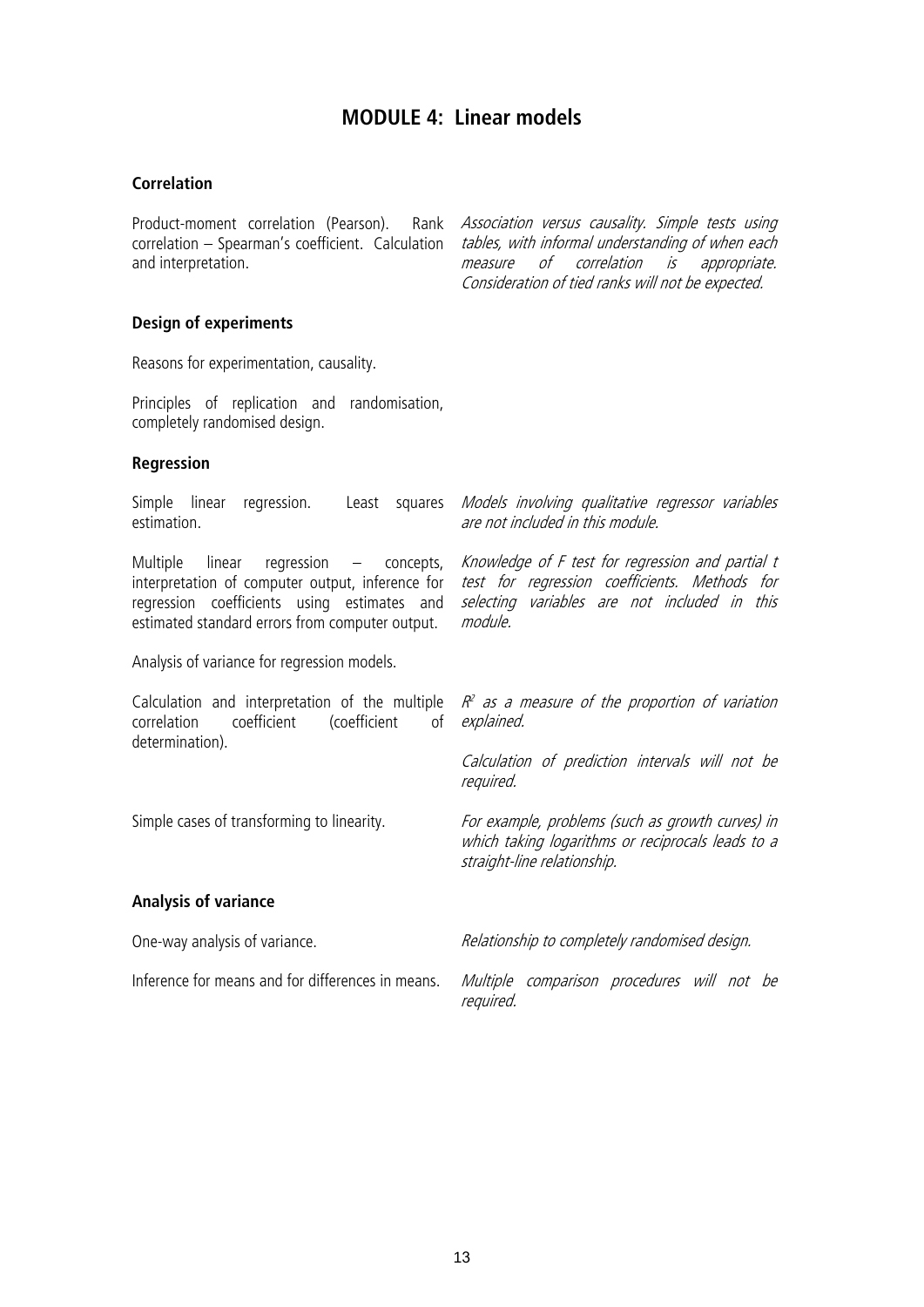### **MODULE 5: Further probability and inference**

#### **Bivariate distributions**

Simple bivariate discrete distributions. Joint, *Distributions with probabilities presented either by* conditional and marginal distributions: probability mass function, expectation and variance. Covariance and correlation.

Simple bivariate continuous distributions. Joint, Simple cases only — rectangular and triangular conditional and marginal distributions: *spaces, with one or more sides parallel to a* probability density function, expectation and *coordinate axis*. variance. Covariance and correlation.

formula or in a two-way table.

The bivariate Normal distribution. The *Familiarity with the bivariate Normal distribution* as a model (knowledge of joint pdf is not required). Proofs of results are not required.

### **Generating functions**

Probability and moment generating functions. Use to find expectations and variances. Use to establish the distribution of sums of random variables.

### **Inference**

Estimation of a single parameter of a distribution *Maximisation of likelihood using graphical* using the method of moments and the method of *methods and calculus. Questions may be set* maximum likelihood.

Properties of point estimators. unbiasedness, consistency. Efficiency and relative *cases.* efficiency.

Calculation of approximate variance of a *Use in constructing a confidence interval.* maximum likelihood estimator using second *Regularity conditions may be assumed*. derivative of log likelihood.

The likelihood function. The likelihood against the parameter.

No limiting results.

involving standard distributions listed in Module 2 and other simple cases.

Range, Introductory treatment of these concepts in simple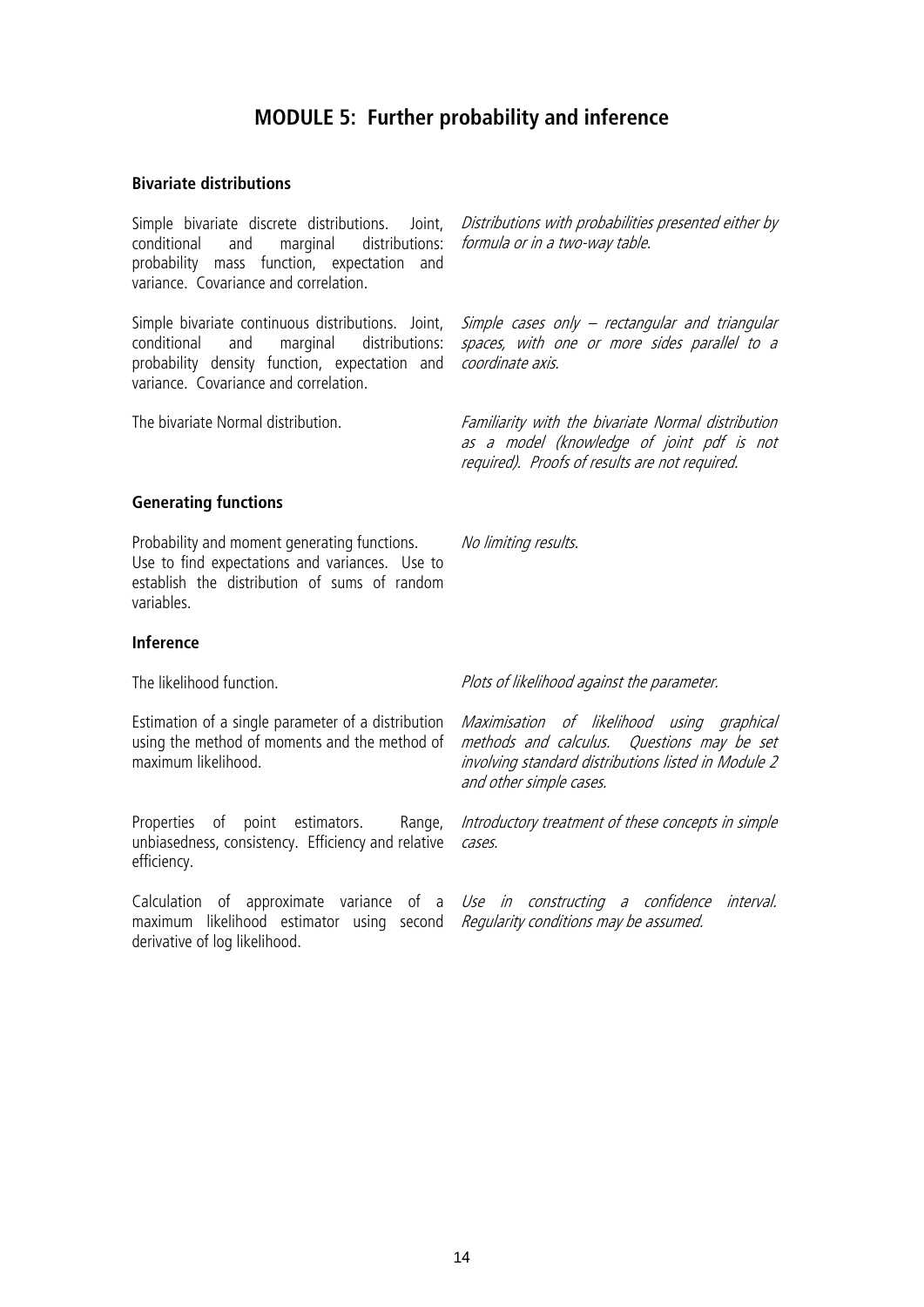## **MODULE 6: Further applications of statistics**

### **Design and analysis of experiments**

| Principles of design including randomisation,<br>blinding, pairing and blocking.                                                                                                         | Reasons for using these.                                                                                                                                                                         |
|------------------------------------------------------------------------------------------------------------------------------------------------------------------------------------------|--------------------------------------------------------------------------------------------------------------------------------------------------------------------------------------------------|
| Randomised block designs. Latin squares.                                                                                                                                                 | Analysis of variance, inference for means and for<br>differences in means.                                                                                                                       |
| Factorial treatment structure with two factors.<br>$\circ$ f<br>factorial<br>Advantages<br>experimentation.<br>Diagrammatic explanation of interaction.<br>Two-way analysis of variance. | Diagrams of means of treatment combinations<br>and their use for explaining interactions of two<br>factors.<br>Analysis of variance, inference for means and for<br>differences in means.        |
| Residuals and their use in checking assumptions.                                                                                                                                         |                                                                                                                                                                                                  |
| <b>Multiple regression</b>                                                                                                                                                               |                                                                                                                                                                                                  |
| Least squares estimation for multiple regression.                                                                                                                                        | Extension of material in Module 4. Derivation of<br>normal equations in simple cases.<br>Matrix<br>notation will not be required.<br>Solution of<br>simultaneous equations in simple cases only. |
| Regression through the origin.                                                                                                                                                           | Including multiple regression with zero intercept.                                                                                                                                               |
| Use of backwards elimination<br>multiple<br>in<br>regression.                                                                                                                            | Use of F tests.                                                                                                                                                                                  |
| Polynomial regression.                                                                                                                                                                   | Simple cases only.                                                                                                                                                                               |
| Use of indicator variables to model factors or<br>qualitative variables.                                                                                                                 | Simple cases only.                                                                                                                                                                               |
| Residuals and their use in checking assumptions.                                                                                                                                         |                                                                                                                                                                                                  |
| <b>Quality control and acceptance sampling</b>                                                                                                                                           |                                                                                                                                                                                                  |
| Charts for mean and range for Normal data.<br>Charts for proportions.                                                                                                                    | Construction and use of Shewhart charts,<br>including use of warning and action lines.                                                                                                           |
| Cusum charts.                                                                                                                                                                            | Construction and use.                                                                                                                                                                            |

Attribute sampling. Single and double sampling schemes.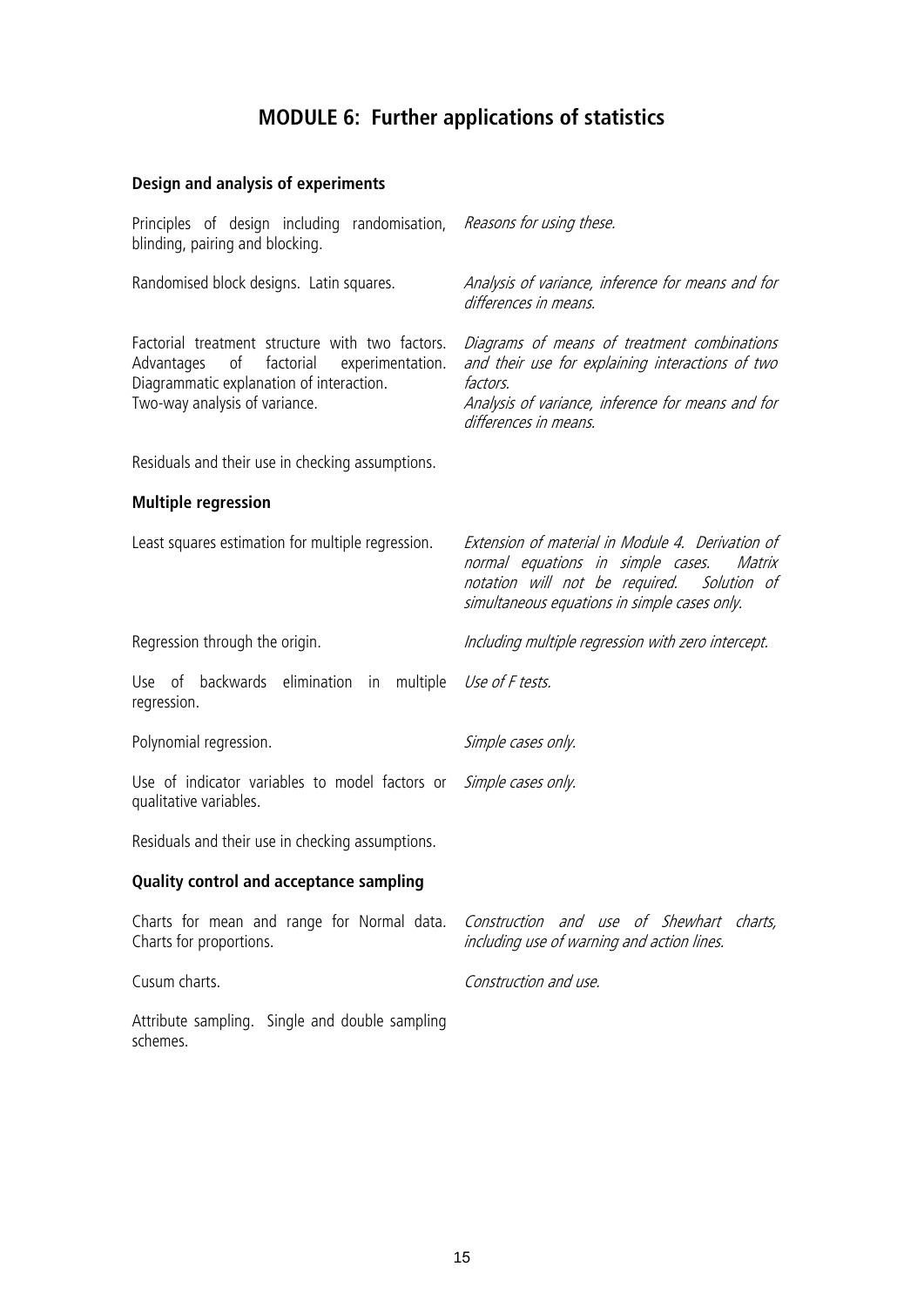### **MODULE 7: Time Series and Index Numbers**

#### **Time series**

Decomposition of time series into trend, cycles, *Additive, multiplicative and pseudo-additive* seasonal variation and residual (irregular) *decompositions*. variation.

Estimation of trend using regression or moving *Equally and unequally weighted moving averages*. averages.

Examination of seasonal terms in time series decompositions. Seasonal adjustment using regression or moving averages.

Elementary forecasting methods: exponential smoothing and Holt-Winters.

Introduction to ARIMA models.

fitted models.

Interpretation of computer output.

Prior adjustment. Detection and control of special events in seasonal adjustment, for example religious holidays, changes in taxation levels, … .

Definition, interpretation, forecasting. Details of techniques for fitting ARIMA models are not required.

Examination and interpretation of residuals from *Including the correlogram and the portmanteau* lack-of-fit test.

> Analysis and commentary on tables and graphs produced by seasonal adjustment programs. Confirmation of some results through hand calculation.

### **Index numbers**

### **Introduction to index numbers**

relatives, Laspeyres and Paasche. Relationship between Laspeyres and Paasche; and the relative<br>merits of each. Further index numbers – Further index numbers  $-$ Törnqvist, Walsh, Fisher and Geometric Laspeyres. Index aggregation.

#### **Deflation**

Why deflation is used and how it works; what *With reference to specific examples from* makes a good deflator; how deflation is carried *candidate's knowledge and experience*. out.

#### **Re-basing**

#### **Chain linking**

Chain linking of simple price relatives, and chain *With reference to specific examples from* linking using Laspeyres.

Index numbers and their uses. Simple price *Consideration of price and volume indices, with* examples from candidate's knowledge and experience.

> Calculation of index numbers by aggregating others.

Why, when and how re-basing is done. With reference to specific examples from candidate's knowledge and experience. Benefits and pitfalls.

> candidate's knowledge and experience. Benefits and pitfalls.

Use of index numbers **Numbers With** reference to specific examples from candidate's knowledge and experience, for example within National Accounts.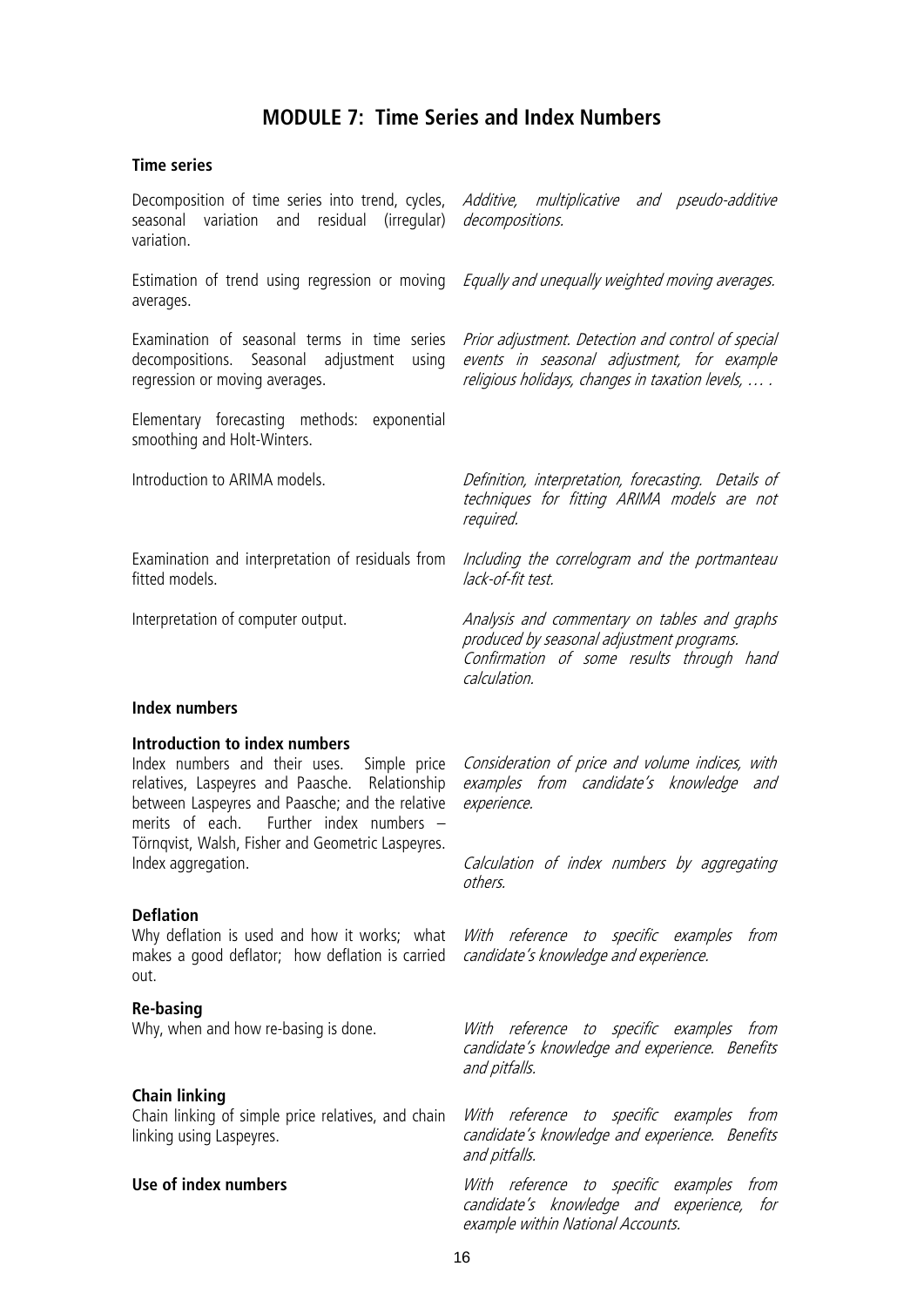### **MODULE 8: Survey Sampling and Estimation**

#### **Populations and frames**

Target and study populations. Types of frames available, uses and sources of error.

### **Sampling methods**

quota sampling.

Simple random sampling, stratified random *Uses, benefits and limitations of each method.* sampling (with equal, proportional and optimal allocation), cluster and multi-stage sampling, systematic sampling.

Non-probability methods, haphazard sampling, *Advantages and drawbacks of these methods,* sources of bias, unknown precision.

> Discussion of practical and theoretical utility of methods in the context of specific examples.

### **Simple and stratified random sampling**

Uses, limitations, applications to different data types, practical examples.

Estimates of totals, means and proportions, construction of confidence intervals.

Neyman and optimal allocation, use to reduce *Discussion and comparison of these methods*. variance.

#### **Calibration techniques for estimation**

Ratio and regression methods. supplementary information.

Use of *Discussion of how and why other survey* information may be useful in estimation. Formulae will not be required.

#### **Practical problems in planning and conducting surveys**

Choice of sampling method and estimators to be used in a survey, trade-off between bias and variance. Discussion of sampling problems in an actual survey, recommendations for improvement using practical examples.

Cross-sectional, longitudinal and panel surveys, drug trials, etc.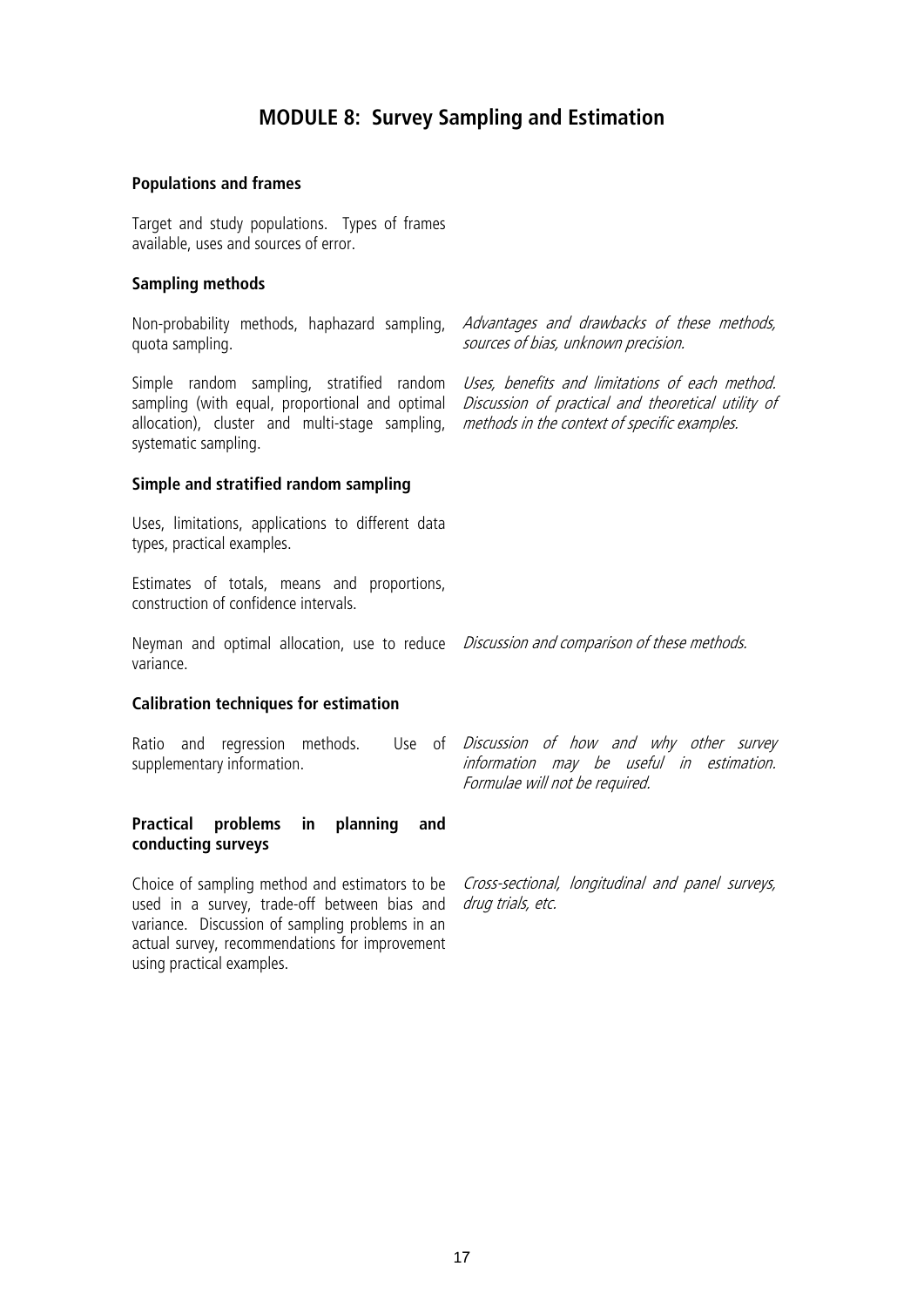### **Advised academic progression through the modules**

The Society does not operate any system of formal prerequisites for the modules. Any candidate may enter for any module at any time. However, we strongly encourage candidates to ensure that they are properly prepared for the modules they intend to take. As advised earlier, entry to any of the modules assumes knowledge of the material in the Ordinary Certificate in Statistics, or equivalent. Candidates should therefore ensure that they are familiar with this material before sitting for any modules. This is particularly important for candidates who wish to attempt to achieve the Higher Certificate in Statistics by taking six modules (including modules 1 to 4) in the same session. Such familiarity with the material need not have been gained by formally passing the Ordinary Certificate. It could have been achieved in other ways, including by experiential learning through a candidate's work.

Candidates are strongly advised to study the [published specimen papers,](http://www.rss.org.uk/RSS/pro_dev/Examinations/key_information/Exam_past_papers/RSS/pro_dev/Examinations_sub/key_information/Exam_past_papers/Past_papers_and_solutions.aspx?hkey=a9bb93ab-66e5-4268-8faa-9c4251c35b16) [past papers and](http://www.rss.org.uk/RSS/pro_dev/Examinations/key_information/Exam_past_papers/RSS/pro_dev/Examinations_sub/key_information/Exam_past_papers/Past_papers_and_solutions.aspx?hkey=a9bb93ab-66e5-4268-8faa-9c4251c35b16)  [solutions.](http://www.rss.org.uk/site/cms/contentviewarticle.asp?article=602) These give a good indication of the sorts of questions that will be asked, their general level, and the breadth and depth of answers that will be expected.

Although there are no formal prerequisites, it is an inherent feature of the subject that some modules require knowledge of some topics in other modules. Candidates may of course have already acquired such knowledge through other routes, or may be willing to acquire it as part of their studies for the module(s) at which they are aiming. As guidance, the Society offers the following advice, but this should not be seen as exhaustive:

| Module | Some dependence on topics in Module or Modules |
|--------|------------------------------------------------|
|        |                                                |
|        |                                                |
|        |                                                |
|        |                                                |
|        |                                                |
|        | 1, 2, 3, 4                                     |
|        |                                                |
|        |                                                |

The form and extent of any dependence varies considerably from case to case. For some modules, detailed knowledge of some of the topics contained in other module(s) might be needed. In other cases, candidates will just need to be familiar with or have some knowledge of the concepts and techniques contained in the other module(s).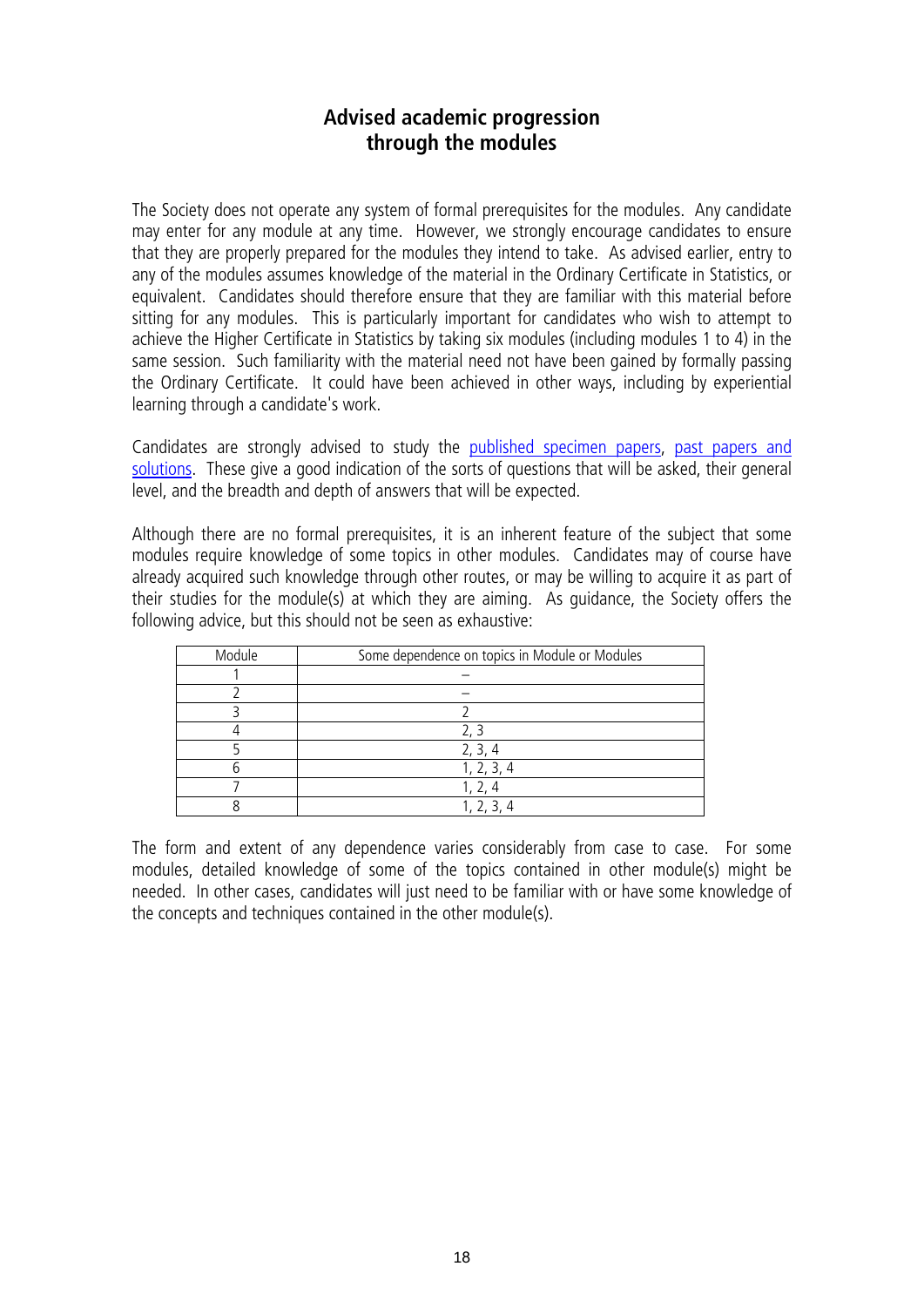### **Mathematics Background**

The mathematics required to support the modules in the Higher Certificate in Statistics is naturally at a higher level than that required for the Society's Ordinary Certificate. A summary of the required mathematics is set out here, but prospective candidates should study the published specimen and past papers and solutions to get a detailed understanding of what is required in each module.

The examination papers will not concentrate on mathematics for its own sake. Rather, it is the ability to *apply* mathematics within the statistical contexts defined by the module syllabuses that will be examined.

Candidates should be aware that the general level of the Higher Certificate is, broadly, that of the first year of a university undergraduate degree in Statistics, also including some topics that might typically be found in the second year. The level of mathematics required is commensurate with this.

The detailed mathematical requirements naturally vary from module to module. As a general guide, a candidate who has knowledge of the topics contained in A-level Mathematics in the schools examination system in England, or the equivalent in other systems, will *certainly* be able to start work on *any* of the modules. This does not necessarily mean that A-level Mathematics (or equivalent) has been formally taken and passed (or been studied concurrently). It is intended as a guide to the breadth and depth of mathematical topics with which candidates should be familiar. Some of the modules do not in fact require as much mathematics as this. On the other hand, completion of the work in other modules will require knowledge of additional mathematical topics beyond A-level Mathematics (or equivalent).

The table on the next page sets out the various mathematical topics in broad headings and indicates which are required for which modules.

### **Interpretation of Computer Output**

In any of the modules, candidates will be expected to be able to interpret computer output from statistical packages. Detailed knowledge of specific packages is **not** required.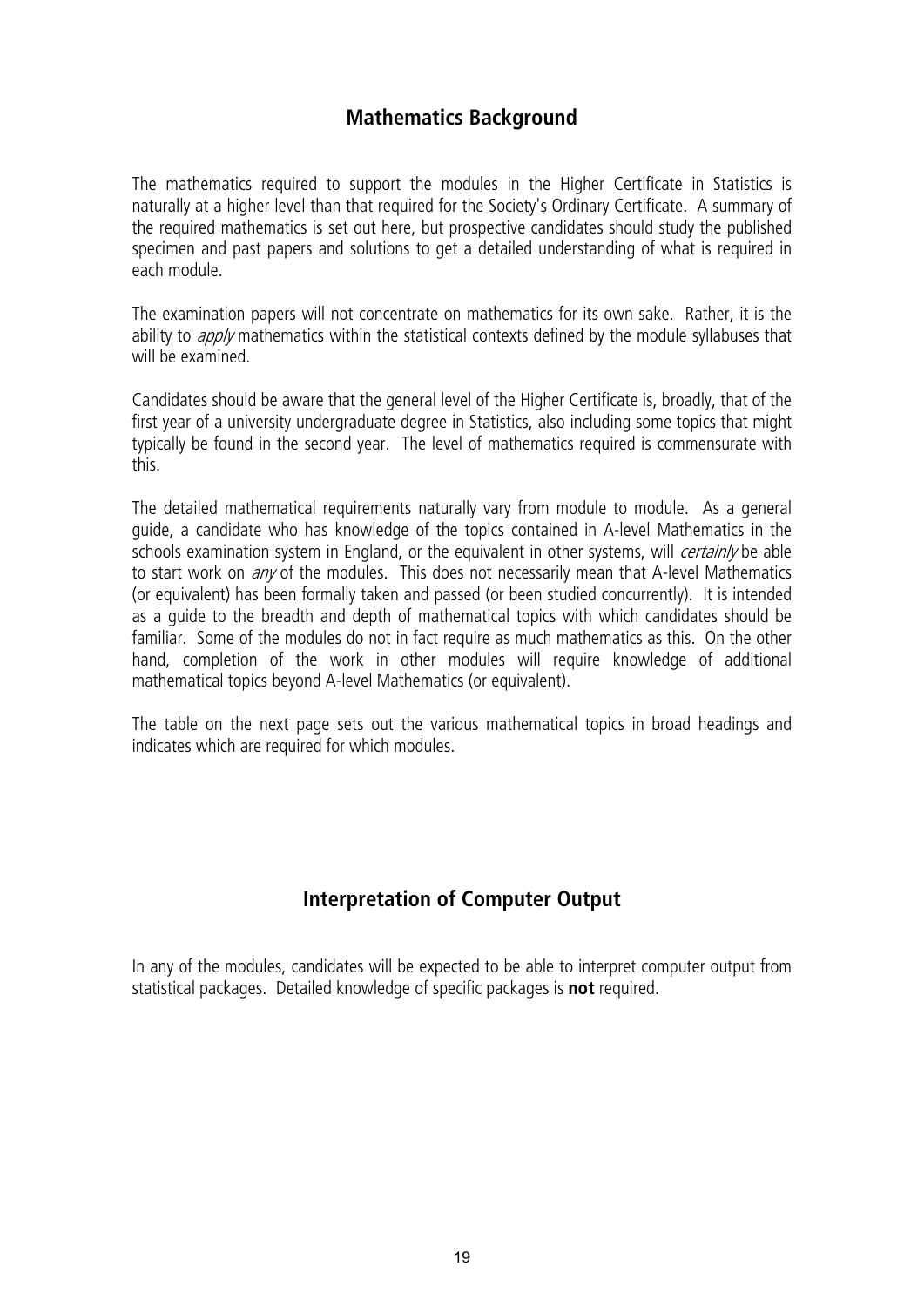### **Table showing mathematics requirements for each module (see notes on previous page)**

| Topic                                                                                  | Module                  |                         |                |                |              |              |   |              |
|----------------------------------------------------------------------------------------|-------------------------|-------------------------|----------------|----------------|--------------|--------------|---|--------------|
|                                                                                        | 1                       | 2                       | $\overline{3}$ | $\overline{4}$ | 5            | 6            |   | 8            |
|                                                                                        |                         |                         |                |                |              |              |   |              |
| Algebra                                                                                | $\overline{\checkmark}$ | $\overline{\checkmark}$ |                |                |              |              |   |              |
| Use of $\Sigma$ notation                                                               |                         |                         | $\checkmark$   | $\checkmark$   | $\checkmark$ | $\checkmark$ | ✓ | $\checkmark$ |
| Permutations and combinations                                                          |                         | ✓                       | ✓              | $\checkmark$   | ✓            | ✓            |   | ✓            |
| Solutions of linear and quadratic equations                                            | ✓                       | ✓                       | ✓              | $\checkmark$   | ✓            | ✓            | ✓ | ✓            |
| Manipulation and solution of simple inequalities                                       | ✓                       |                         | ✓              | $\checkmark$   | ✓            | ✓            |   | ✓            |
| Arithmetic and geometric series                                                        | ✓                       | ✓                       |                | $\checkmark$   | ✓            | ✓            | ✓ | $\checkmark$ |
| Summation of series                                                                    |                         | $\checkmark$            |                | ✓              | ✓            | $\checkmark$ | ✓ | ✓            |
| Limits of sequences and functions                                                      |                         | ✓                       |                |                | ✓            | $\checkmark$ |   |              |
| Positive numbers raised to any real power. Exponential                                 |                         | ✓                       |                | ✓              | ✓            |              | ✓ |              |
| and logarithmic functions, including their expansions in                               |                         |                         |                |                |              |              |   |              |
| series                                                                                 |                         |                         |                |                |              |              |   |              |
| Use of the following results:                                                          |                         | ✓                       |                |                | ✓            |              |   |              |
| $\lim_{n \to \infty} (1 + n^{-1})^n = e$ and $\lim_{n \to \infty} (1 + (x/n))^n = e^x$ |                         |                         |                |                |              |              |   |              |
| Use of binomial theorem with any integer index                                         |                         | ✓                       |                |                |              |              |   |              |
| Solution of simple sets of linear equations having unique                              |                         | ✓                       |                | ✓              |              |              |   |              |
| solutions                                                                              |                         |                         |                |                |              |              |   |              |
|                                                                                        |                         |                         |                |                |              |              |   |              |
| <b>Differential calculus</b>                                                           |                         |                         |                |                |              |              |   |              |
| Derivatives of polynomial, logarithmic and exponential                                 |                         | ✓                       |                |                |              |              |   |              |
| functions, and of sums, products, quotients or functions of                            |                         |                         |                |                |              |              |   |              |
| these functions                                                                        |                         |                         |                |                |              |              |   |              |
| Maxima and minima. Simple examples of asymptotes                                       |                         | $\checkmark$            |                | ✓              | ✓            | ✓            |   | ✓            |
| Graphical representation of functions and simple examples                              |                         | ✓                       |                |                |              |              |   |              |
| of curve sketching                                                                     |                         |                         |                |                |              |              |   |              |
| Simple examples of partial differentiation                                             |                         |                         |                | ✓              |              | ✓            |   |              |
|                                                                                        |                         |                         |                |                |              |              |   |              |
| <b>Integral calculus</b>                                                               |                         |                         |                |                |              |              |   |              |
| Indefinite and definite integrals, including those with                                |                         | $\checkmark$            |                |                | ✓            |              |   |              |
| infinite limits                                                                        |                         |                         |                |                |              |              |   |              |
| Integrals of algebraic, exponential and logarithmic                                    |                         | $\checkmark$            |                |                | ✓            |              |   |              |
| functions                                                                              |                         |                         |                |                |              |              |   |              |
| Simple examples of integration by substitution and by                                  |                         | $\checkmark$            |                |                | ✓            |              |   |              |
| parts, including reduction formulae                                                    |                         |                         |                |                |              |              |   |              |
| Double integration - elementary aspects only                                           |                         |                         |                |                |              |              |   |              |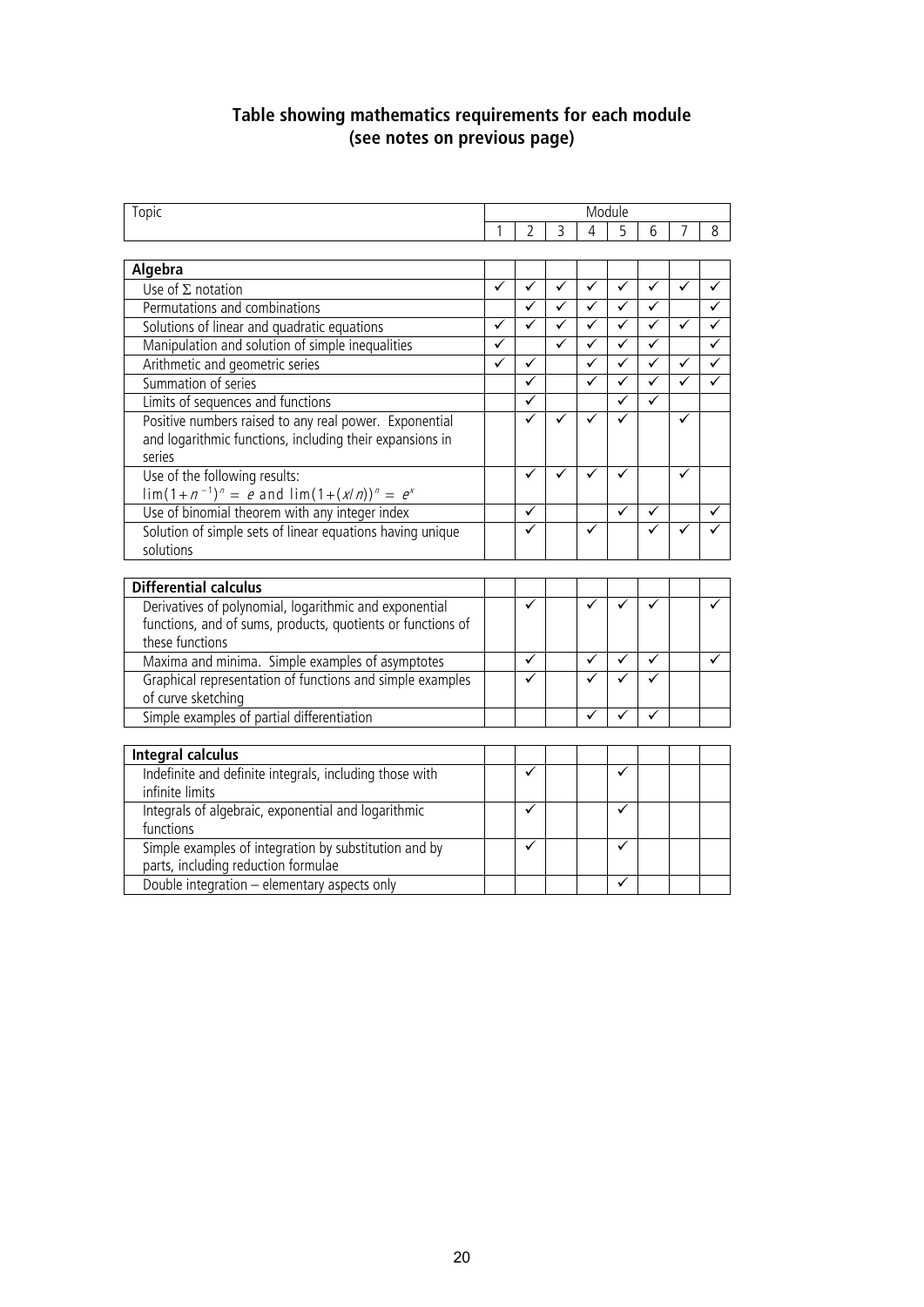### Graduate Diploma in Statistics

The Graduate Diploma of the Royal Statistical Society is offered in a modular form. This gives the opportunity for candidates to proceed at their own pace. The Graduate Diploma as a whole is a qualification in applied statistics at a level equivalent to that of a good UK Honours Degree in Statistics. In addition, the individual modules are intended as valuable free-standing elements in their own right; they may for example be useful components of a formal or informal continuing professional development programme.

Candidates may enter for any number of modules, either singly or in combination, in any examination session. Candidates may resit any module any number of times; the highest mark achieved will stand. The pass mark for each individual module is 50%. Module marks are "banked" without time limitation.

Each module is examined by a 3-hour written paper containing eight questions, of which candidates are asked to answer five. Candidates will be advised of their marks for each module taken. Candidates will receive a separate certificate for each module in which they are successful. Candidates who are successful in all five modules (not necessarily all in the same session) will be awarded the Graduate Diploma in Statistics. The Graduate Diploma will only be awarded on the first occasion when a candidate becomes eligible for it. If a candidate, having been awarded the Graduate Diploma, takes any module(s) again, advice of the marks earned will be issued and, if appropriate, a certificate to indicate success in the individual module(s); but the Graduate Diploma itself will not be re-awarded.

Candidates are advised that entry to any of the modules assumes knowledge of the material in modules 1 to 6 (inclusive) of the Higher Certificate in Statistics, or equivalent (note: the former non-modular form of the Higher Certificate in Statistics, offered for the last time in 2008, is equivalent). Questions may be set using this material, whether or not a topic is specifically mentioned in the individual Graduate Diploma module syllabuses below.

Candidates must not regard the Graduate Diploma modules as being fully academically separate from each other, because there are many interactions between branches of the subject at this level. In all cases, study of one module may require some study of work in other modules. This is especially true of modules 4 and 5, but it is reiterated that it may apply to all modules. For this reason, and because candidates are likely to have particular interests and particular strengths in particular areas, the Society does not suggest an advised academic progression through the modules in the manner that it does for the Higher Certificate. To some extent modules 1 and 2 can be considered as a pair and modules 4 and 5 as another pair, with these pairs being independent of each other and with module 3 being more closely related to modules 1 and 2 than it is to modules 4 and 5. However, this should not be viewed as a strict separation; there are potential connections between all of the modules.

A summary of the mathematics background required for the Graduate Diploma is set out below, but prospective candidates should study the [published specimen papers,](http://www.rss.org.uk/RSS/pro_dev/Examinations/key_information/Exam_past_papers/RSS/pro_dev/Examinations_sub/key_information/Exam_past_papers/Past_papers_and_solutions.aspx?hkey=a9bb93ab-66e5-4268-8faa-9c4251c35b16) [past papers and](http://www.rss.org.uk/RSS/pro_dev/Examinations/key_information/Exam_past_papers/RSS/pro_dev/Examinations_sub/key_information/Exam_past_papers/Past_papers_and_solutions.aspx?hkey=a9bb93ab-66e5-4268-8faa-9c4251c35b16)  [solutions](http://www.rss.org.uk/site/cms/contentviewarticle.asp?article=602) to get a detailed understanding of what is required in each module. The mathematics background is naturally at a higher level than that required for the Higher Certificate. It is commensurate with what might typically be required for the final year of an undergraduate degree in Statistics in a UK university. The Society does not separate the required mathematics background into distinct sections for each module. Candidates should assume that they might need any of the required mathematics in any of the modules.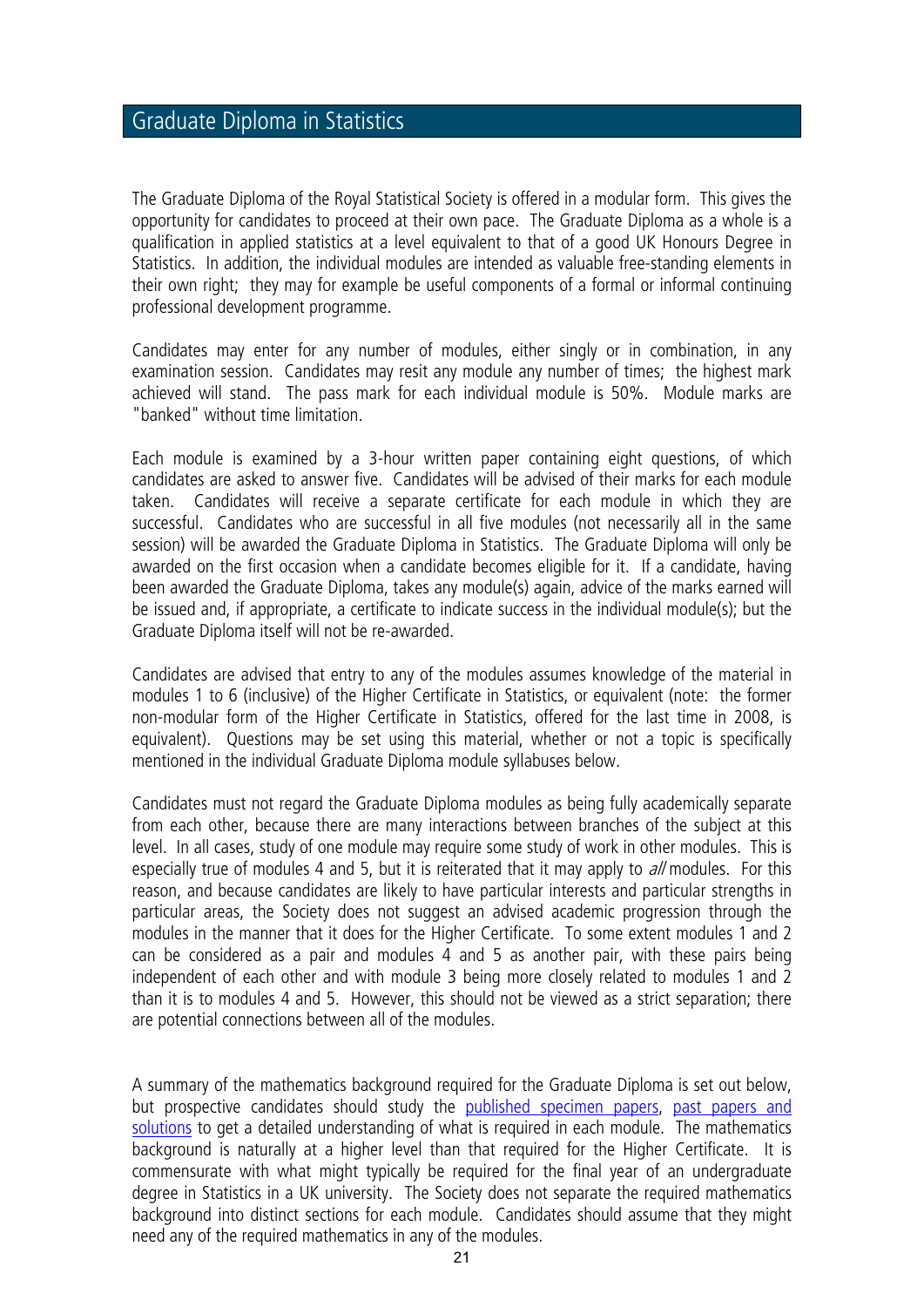The examination papers will not concentrate on mathematics for its own sake. Rather, it is the ability to *apply* mathematics within the statistical contexts defined by the module syllabuses that will be examined.

In any of the modules, candidates will be expected to be able to interpret computer output from statistical packages. Detailed knowledge of specific packages is **not** required.

Candidates are strongly advised to study the [published specimen papers,](http://www.rss.org.uk/RSS/pro_dev/Examinations/key_information/Exam_past_papers/RSS/pro_dev/Examinations_sub/key_information/Exam_past_papers/Past_papers_and_solutions.aspx?hkey=a9bb93ab-66e5-4268-8faa-9c4251c35b16) past papers and [solutions.](http://www.rss.org.uk/site/cms/contentviewarticle.asp?article=602) These give a good indication of the sorts of questions that will be asked, their general level, and the breadth and depth of answers that will be expected.

### **Module Syllabuses**

Syllabuses for the five modules are set out on pages 23 to 31.

The modules are

| Module 1 | Probability distributions            |
|----------|--------------------------------------|
| Module 2 | Statistical inference                |
| Module 3 | Stochastic processes and time series |
| Module 4 | Modelling experimental data          |
| Module 5 | Topics in applied statistics         |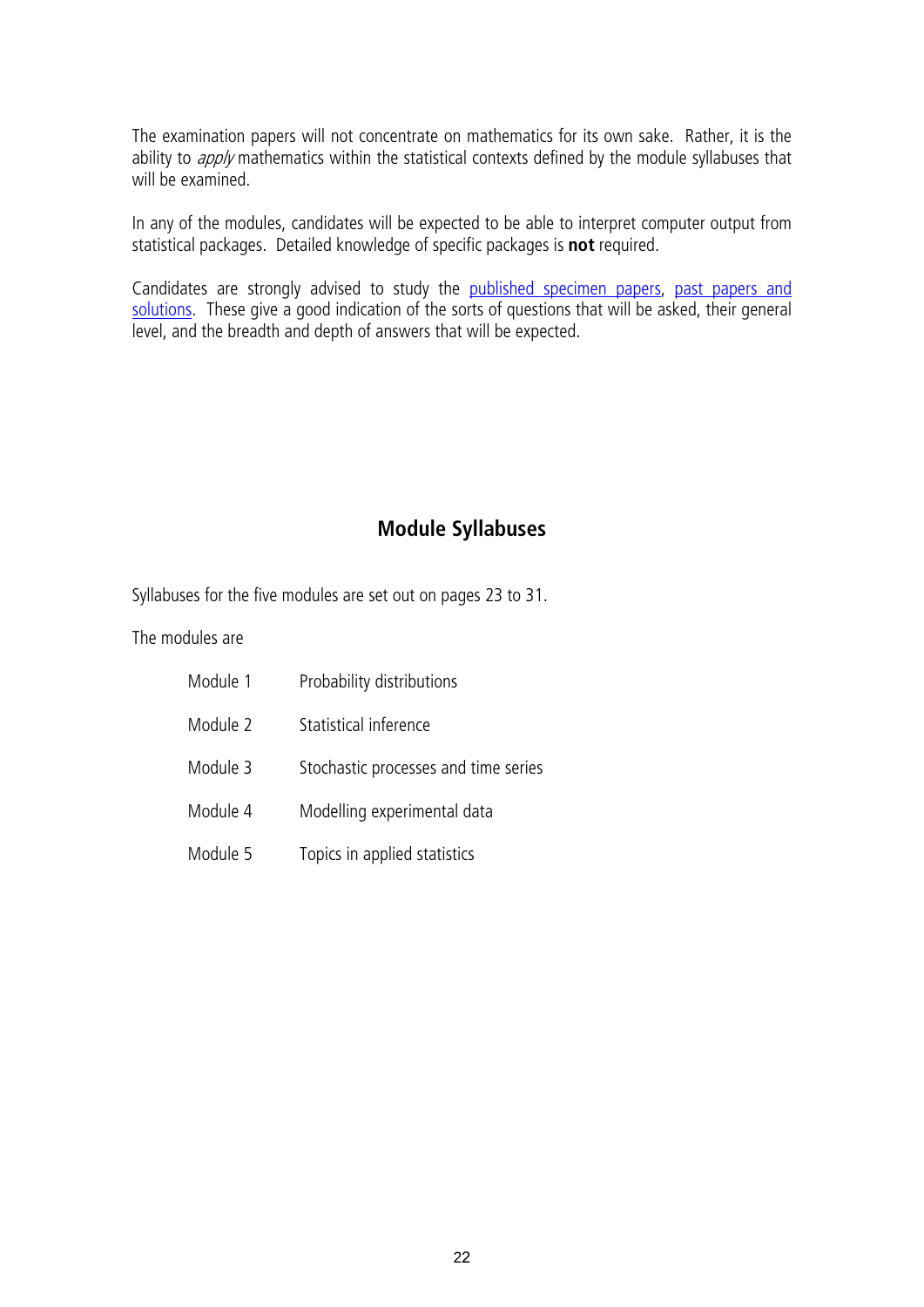### **MODULE 1: Probability distributions**

This module concentrates on probability and distribution theory, extending the coverage of these topics in the Higher Certificate. Simulation is also included.

#### **Probability**

Sampling with and without replacement. Elementary problems involving urn models. Joint probability, marginal and conditional probability, independence. Law of total probability. Bayes' Theorem.

## **Distribution theory**<br>Random variables.

Discrete and continuous random variables. The probability mass function and probability density function. Cumulative distribution function.

Expectation as a linear operator. Expectation of functions of a random variable. Mean and variance.

Approximate mean and variance of a function of a random variable. Variance-stabilising transform-ations.

Standard distributions and their use in modelling, including Bernoulli, binomial, Poisson, geometric, negative binomial, hypergeometric, discrete uniform, Normal, exponential, gamma, continuous uniform, beta, Weibull, Cauchy, lognormal.

Joint, marginal and conditional distributions. Independence. Covariance and correlation.

The multivariate Normal distribution. Regression;  $E(Y | X=x)$  and  $E(X | Y=y)$ . multiple correlation, partial correlation.

Knowledge and use of  $E(Y) = E(E(Y | X))$ . Use of  $Var(Y) = E(Var(Y | X)) +$  $Var(E(Y | X)).$ 

Probability generating function. Moment generating function. Applications of generating functions. Distribution of sums of random *Sums of fixed and random numbers of random* variables, and of sample mean.

Distributions of functions of several random variables. Transformations, including the probability integral transform. Joint distribution of mean and variance from a Normal random sample.

The t,  $\chi^2$  and F distributions, and their use as sampling distributions.

Derivation of E[f(X)] by Taylor series approximation. Use in finding appropriate transformations.

Ability to recognise the appropriate distribution from a model description. Relationships between distributions (e.g. exponential and Weibull).

Proofs not required. Recall of the result for Var(Y) will not be expected.

variables.

Central limit theorem. The contract of the contract of the proof for independent and identically distributed random variables only.

Univariate and bivariate transformations.

Including definitions in terms of N(0,1) random variables.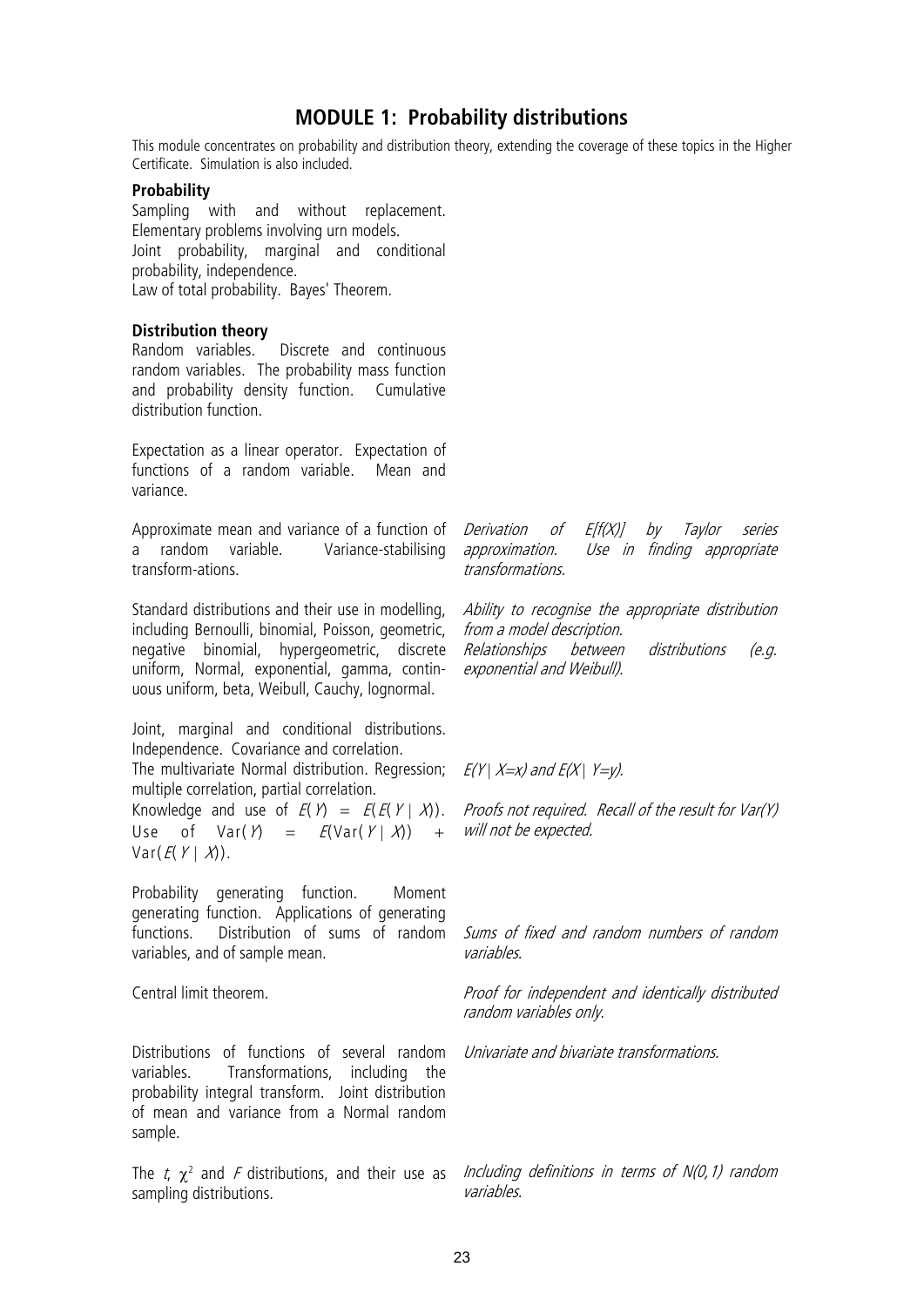Joint distribution of order statistics. Distribution of sample range.

### **Simulation**

Generation of uniform pseudo-random numbers; testing for uniformity.

Methods of generating random numbers from common distributions, including inversion, rejection and table look-up techniques. Monte Carlo methods. Use of variance reduction techniques. Applications of simulation.

Applications of methods to standard distributions including binomial, Poisson, exponential, Normal, logistic.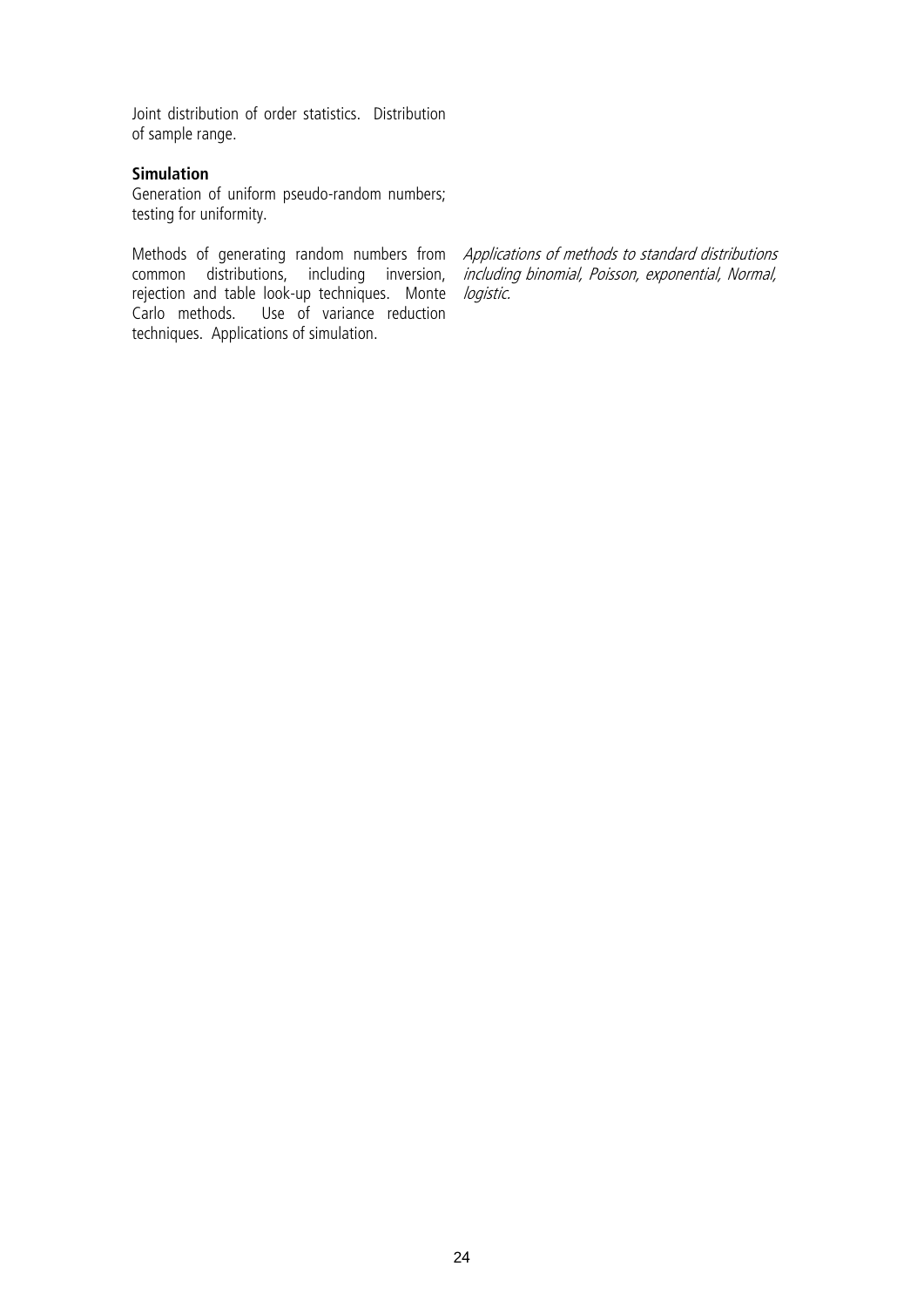### **MODULE 2: Statistical inference**

This module extends the coverage of the material on statistical inference in the Higher Certificate. It also introduces Bayesian inference, decision theory and non-parametric inference.

#### **Estimation**

Unbiasedness, mean square error, consistency, relative efficiency, sufficiency, minimum variance. Fisher information for a function of a parameter, Cramér-Rao lower bound, efficiency. Fitting standard distributions to discrete and continuous data. Method of moments. Maximum likelihood estimation: finding estimators analyt-ically and numerically, invariance.

#### **Hypothesis testing**

Simple and composite hypotheses, types of error, power, operating characteristic curves,  $p$ -value. Neyman-Pearson method. Generalised likelihood ratio test.

Use of asymptotic results to construct tests. Central limit theorem, asymptotic distributions of maximum likelihood estimator and generalised *generalised likelihood ratio test statistic are not* likelihood ratio test statistic.

#### **Confidence intervals and sets**

Random intervals and sets. Use of pivotal quantities. Relationship between tests and confidence intervals. Use of asymptotic results.

#### **Data resampling**

Reduction of bias. Estimation of precision. *Jack-knifing and bootstrapping*. Confidence interval estimation.

#### **Non-parametric inference**

ranks and randomisation; robustness.

#### **Bayesian inference**

Prior and posterior distributions. Choice of prior: bets, conjugate families of distributions, vague and improper priors. Predictive distributions. Bayesian estimates and intervals for parameters and predictions. Bayes factors and implications for hypothesis tests. Use of Monte Carlo simulation of the posterior distribution to draw inferences.

#### **Decision theory**

Loss, risk, admissible and inadmissible decisions, randomised decisions. Minimax decisions and Bayes' solutions, including simple results.

Proof of the asymptotic distributions of the<br>maximum likelihood estimator and the likelihood estimator and the required.

Permutation and randomisation tests. Use of Sign, Wilcoxon rank sum (Mann-Whitney U), Wilcoxon signed-rank, Kolmogorov-Smirnov (one and two samples), goodness-of-fit and rank correlation tests.

> Knowledge of computationally intensive methods for simulating posterior distributions (e.g. Markov Chain Monte Carlo) is not required.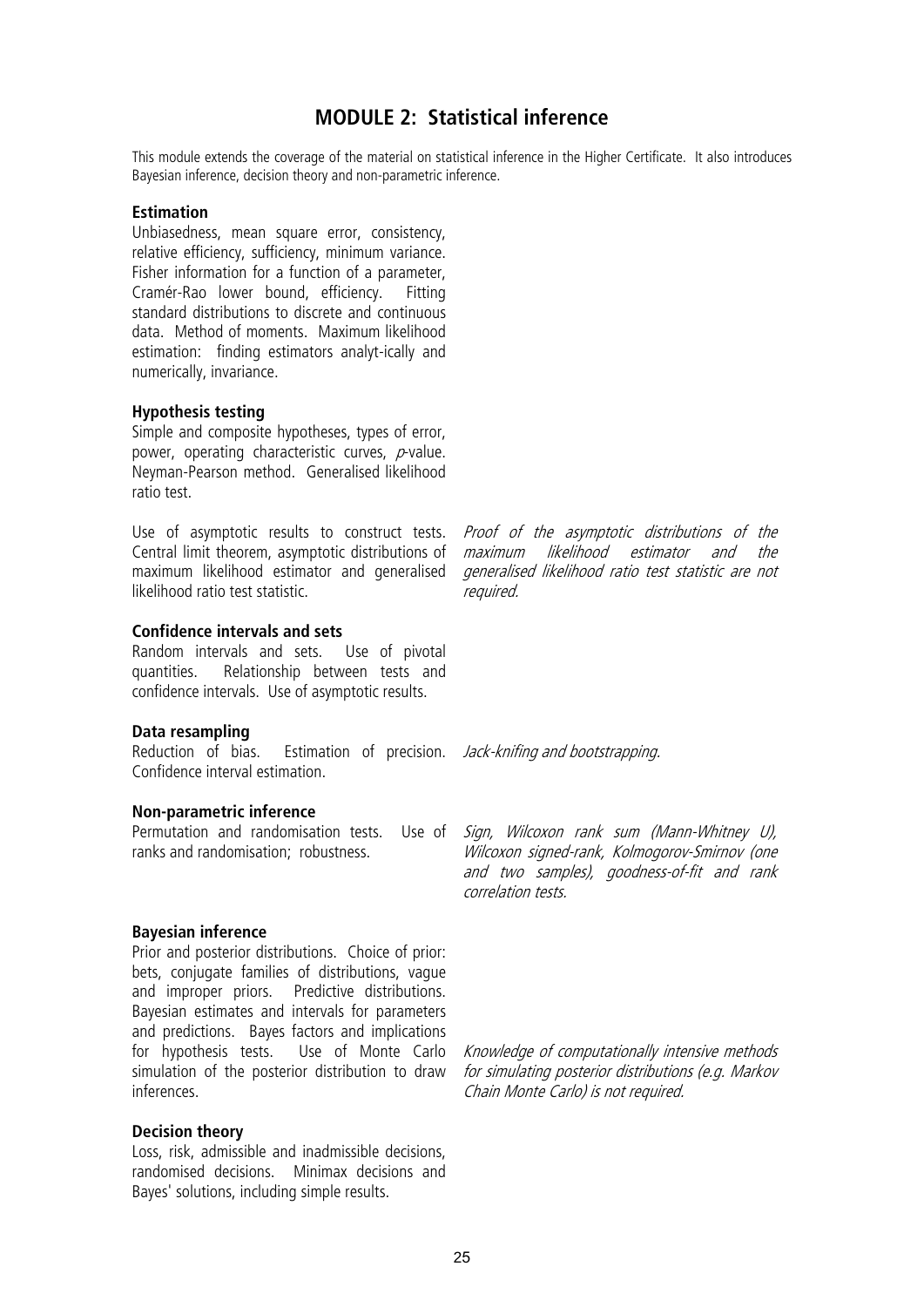### **Comparative inference**

Different criteria for choosing good estimators, tests and confidence intervals. Different approaches to inference, including classical, Bayesian and non-parametric.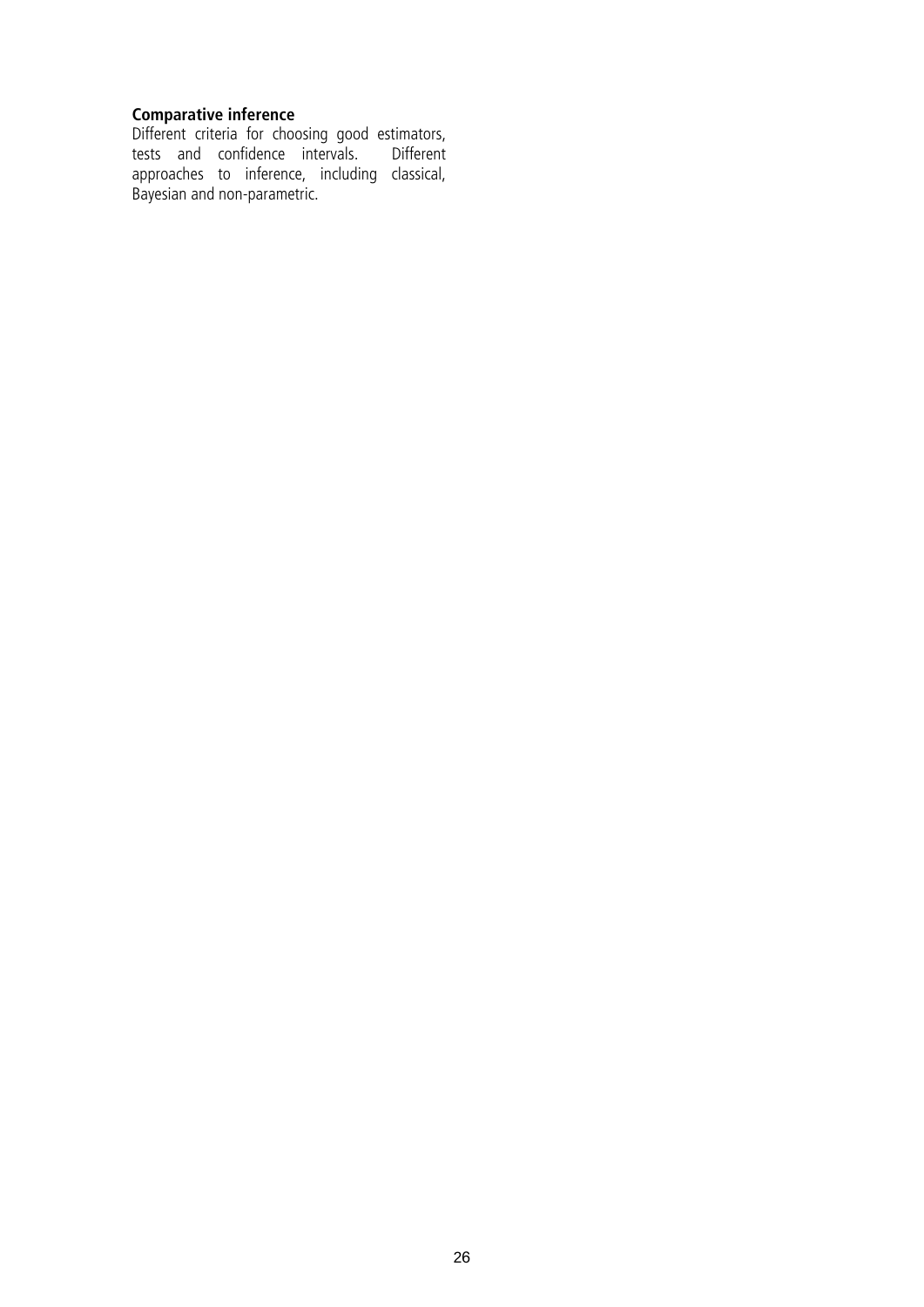### **MODULE 3: Stochastic processes and time series**

This module provides an extended coverage of stochastic processes, including Markov chains and various forms of Poisson processes, and of time series, including ARIMA modelling.

The syllabus concentrates on underlying theory, but applications in various substantive areas are also important and will be represented in examination questions.

#### **Stochastic processes**

General stochastic process models.

Random walks. Reflecting and absorbing barriers. Mean recurrence time, mean time to absorption. Difference equations. Branching processes.

Use of generating functions. Recurrence relations for size of n th generation; probability of extinction.

Markov chain models for discrete-state processes. Transition matrices: 1-step and  $n$ -step. Classification of states. Equilibrium distributions for time-homogeneous chains.

Poisson processes. Differential-difference equations. Birth and death processes.

#### Queues.

The M/M/1 queue. Differential-difference equations. Conditions for equilibrium. Equilibrium distributions of queue size and waiting time for first-come-first-served queues. Extensions to  $M/M/k$  and  $M/M/\infty$  queues.

The M/G/1 queue, imbedded Markov chain analysis. The Pollaczek-Khintchine formula. Mean queue length and waiting time.

#### **Time series**

Time series models; trend and seasonality.

Stationarity.

Autocovariance, autocorrelation and partial autocorrelation functions. Correlograms. Autoregressive (AR) processes. Moving average (MA) processes. ARMA processes. ARIMA processes and Box-Jenkins methods.

Forecasting and minimising expected prediction variance.

Introduction to frequency domain analysis. Spectral density function. Periodograms.

Not restricted to finitely many states.

Equilibrium behaviour for queues with transition rates dependent on queue size.

Equilibrium treatment only.

In examination questions, the word "queue" will refer to all units in a system, i.e. those being served as well as those still waiting to be served.

Additive and multiplicative models.

Yule-Walker equations. Invertibility conditions.

Identification, estimation, checking, forecasting. Box-Pierce and Ljung-Box statistics.

Exponential smoothing, Holt-Winters.

Candidates will be expected to have some familiarity with the fast Fourier transform.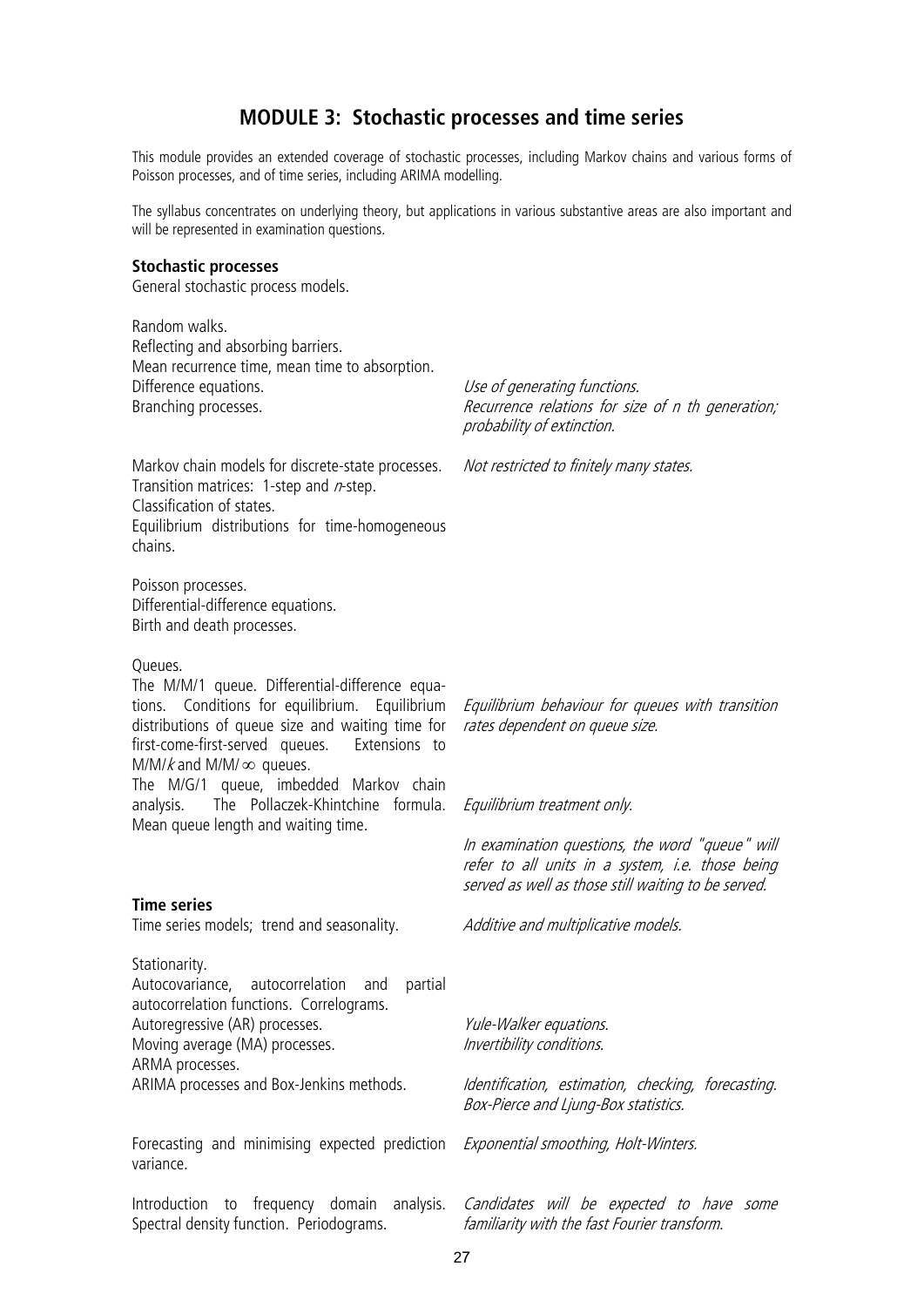### **MODULE 4: Modelling experimental data**

This module covers the general and generalised linear model. It also covers the design of experiments and analysis of experimental results using analysis of variance and multiple regression, extending the coverage of these topics in the Higher Certificate. Candidates are expected to have knowledge of the use of these methods and the interpretation of results from them, including computer output: critical evaluation of computer output is required throughout this module.

#### **General linear model**

Least squares. Properties of LS estimators in the *Proof of standard results for multiple regression* linear model, Gauss-Markov theorem. Models for simple and multiple regression and for analysis of  $be$  required). variance and covariance. Hat matrix. Estimation *situations as listed*. of variance. Interval estimates of parameters. Weighted least squares. Importance of assumptions. Analysis of residuals. Transformation of variables. Linearising other models, e.g. multiplicative models and growth curves.

(matrix notation; matrix differentiation will not Application of these to other

### **Design of experiments**

Randomisation, replication, blocking.

Completely randomised designs, randomised blocks, Latin squares, balanced incomplete blocks.

Factorial treatment structure.

 $2<sup>n</sup>$  designs, including confounding and fractional replication.

### **Analysis of variance**

Analysis of variance for the designs listed above, including for cross-classifications with replication, and for nested or hierarchical designs. Fixed and random effects; variance components. Application to data collected in experiments or by sampling.

General linear contrasts among treatments. Inference for individual treatment means and for contrasts.

Analysis of residuals. Use of plotting techniques to detect non-Normality of errors.

### **Multiple regression**

Regression with more than one explanatory variable. Use of indicator variables to represent factors. Analysis of variance of regression, including test for lack of fit. Analysis of residuals, regression diagnostics, detection of influential observations, multicollinearity, serial correlation. Model selection, using all-subset and stepwise methods.

Extension to non-linear modelling. Fitting standard growth curves (including logistic and Gompertz). Estimation of parameters, approximate confidence intervals and tests.

Reasons for using these designs; bias and precision. How to construct a valid randomised layout for each design. Knowledge of what balanced incomplete block designs exist for reasonably small block sizes and numbers of treatments.

Estimation of variance components, and use in planning sampling schemes.

Comparisons between and within groups of treatments. Linear and quadratic components for factors at equally spaced levels.

The Extra Sum of Squares principle.

Pure error.

Concept of leverage.  $R^2$  and adjusted  $R^2$ . Use of the Durbin-Watson statistic. Including use of  $C_p$  plots.

Candidates will be expected to have some familiarity with the Newton-Raphson procedure for fitting non-linear models.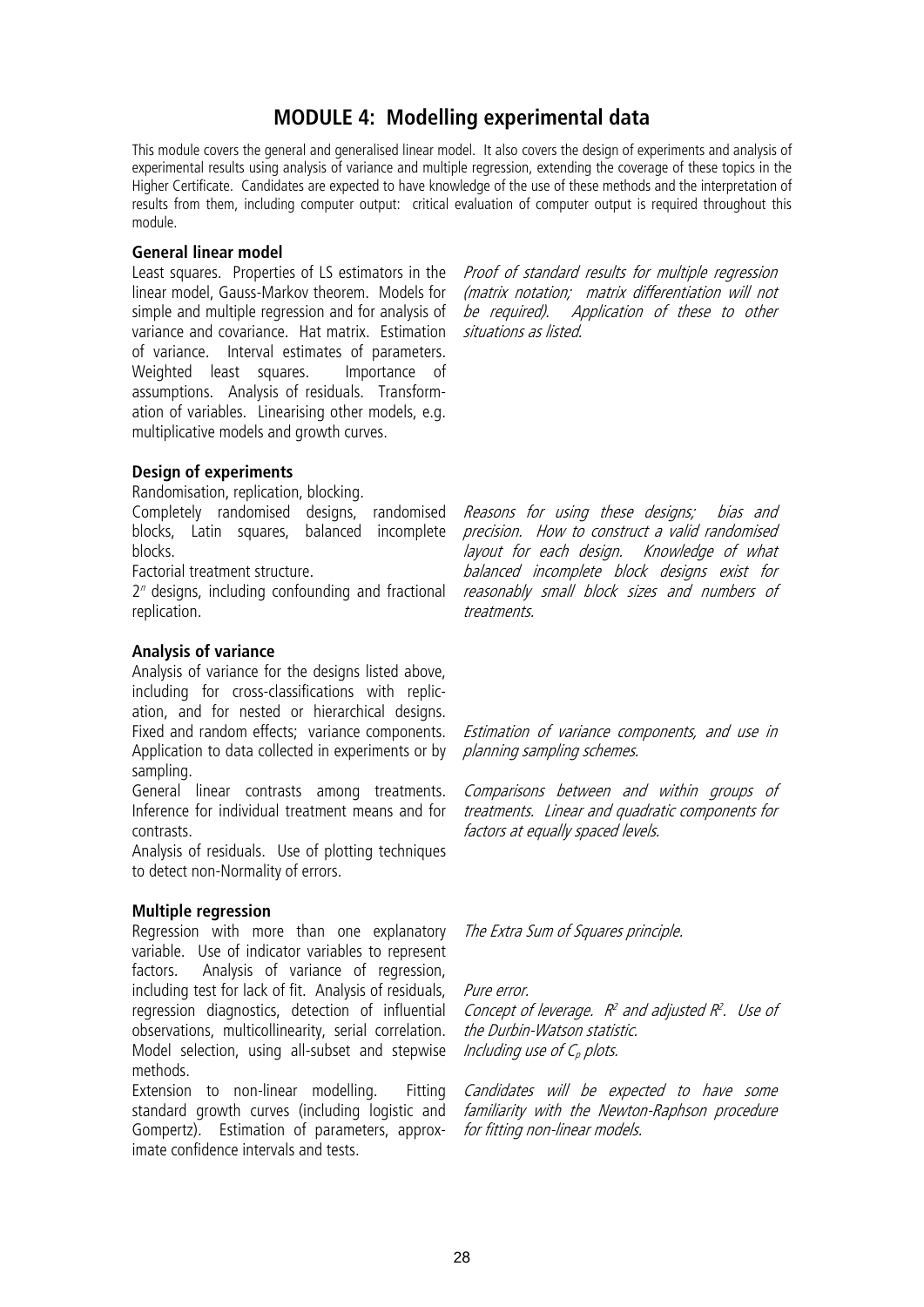### **Generalised Linear Model**

Theory and examples of use. Link functions. Logistic regression for analysis of binary data. The multinomial distribution. Log-linear models for analysis of cross-tabulated categorical data. Deviance; analysis of deviance. Use of <sup>F</sup> test for comparing models. Diagnostics.

Poisson regression. Components of a generalised linear model including the exponential family. Adapting to various problems by choosing suitable link functions etc. Candidates will be expected to have some familiarity with the method of iterative reweighted least squares used in fitting models.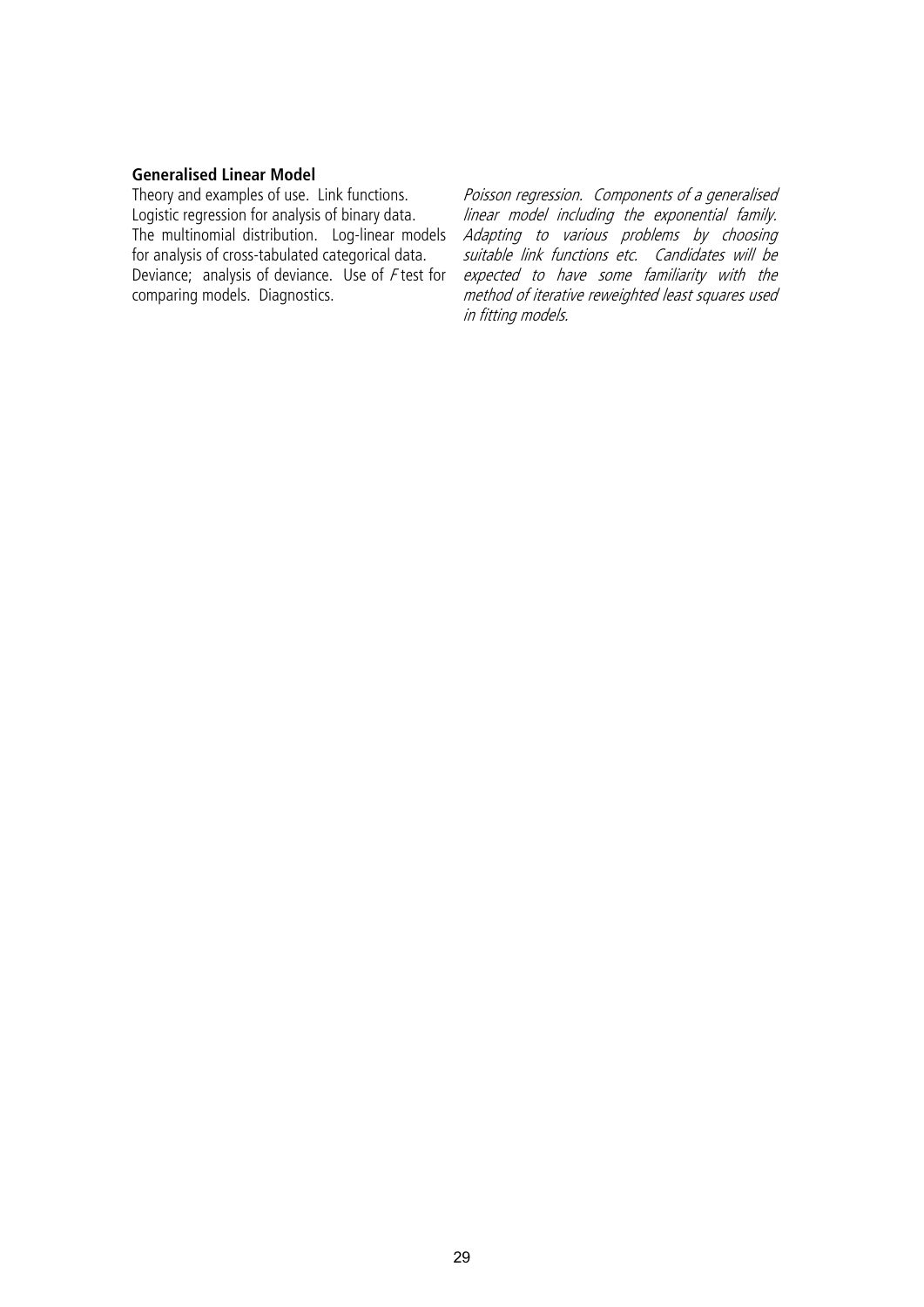### **MODULE 5: Topics in applied statistics**

This module covers four application areas, denoted by bold sub-headings below. It introduces some general techniques for data analysis and some that are more specialised to particular areas. The paper for this module will not be formally divided into sections but it will always consist of two questions on each of the four application areas covered by the syllabus. Candidates are particularly advised that some questions on the paper are likely to require knowledge of material covered in the module on Modelling Experimental Data (module 4).

Critical evaluation of computer output is required throughout this module. An appreciation of the problems raised by missing values in data is expected throughout this module.

Note that this syllabus is continued on the next page.

#### **Multivariate methods**

| Vectors of expected values. Covariance and<br>correlation matrices.                                                                                                                                                                                                                     |                                                                                                                                                                                                                                                              |
|-----------------------------------------------------------------------------------------------------------------------------------------------------------------------------------------------------------------------------------------------------------------------------------------|--------------------------------------------------------------------------------------------------------------------------------------------------------------------------------------------------------------------------------------------------------------|
| Discriminant analysis, choice between two<br>populations, calculation of discriminant function,<br>and probability of misclassification, test and<br>training samples, leave-one-out and $k$ -fold cross-<br>validation, idea of<br>extension<br>to<br>several<br>populations.          | Linear and quadratic discrimination.                                                                                                                                                                                                                         |
| Principal components; definition, interpretation of<br>calculated components, use in regression.<br>Cluster analysis, similarity measures, single-link<br>and other hierarchical methods, k-means.<br>Informal approaches to checking for multivariate                                  | Based on covariance and correlation matrices.                                                                                                                                                                                                                |
| Normality. Tests and confidence regions for<br>multivariate means.                                                                                                                                                                                                                      | Hotelling's T <sup>2</sup> .                                                                                                                                                                                                                                 |
| <b>Censored data: survival and reliability</b><br>Problems involving censored data, for example in<br>clinical and engineering contexts.<br>Reliability and life testing.<br>Hazard and survivor functions.<br>Kaplan-Meier estimate of survivor function.<br>Weibull and hazard plots. | Confidence intervals for survivor function using<br>Greenwood's formula.                                                                                                                                                                                     |
| Logrank test.<br>Parametric survival distributions - exponential,<br>Weibull.                                                                                                                                                                                                           | Use of log cumulative hazard plot to check<br>Weibull and proportional hazards assumptions.<br>Use of these distributions in modelling survival<br>data. Fitting methods not required.                                                                       |
| Proportional hazards and Cox regression.                                                                                                                                                                                                                                                | An understanding of the assumptions and<br>interpretation of the fitted model. Details of<br>partial likelihood and numerical methods for<br>fitting the model not required. Calculation and<br>interpretation of hazard ratios and confidence<br>intervals. |
| Checking for non-proportionality of hazards.                                                                                                                                                                                                                                            | Checking for non-proportional hazards using a<br>log cumulative hazard plot and plots of hazard<br><i>functions</i> .                                                                                                                                        |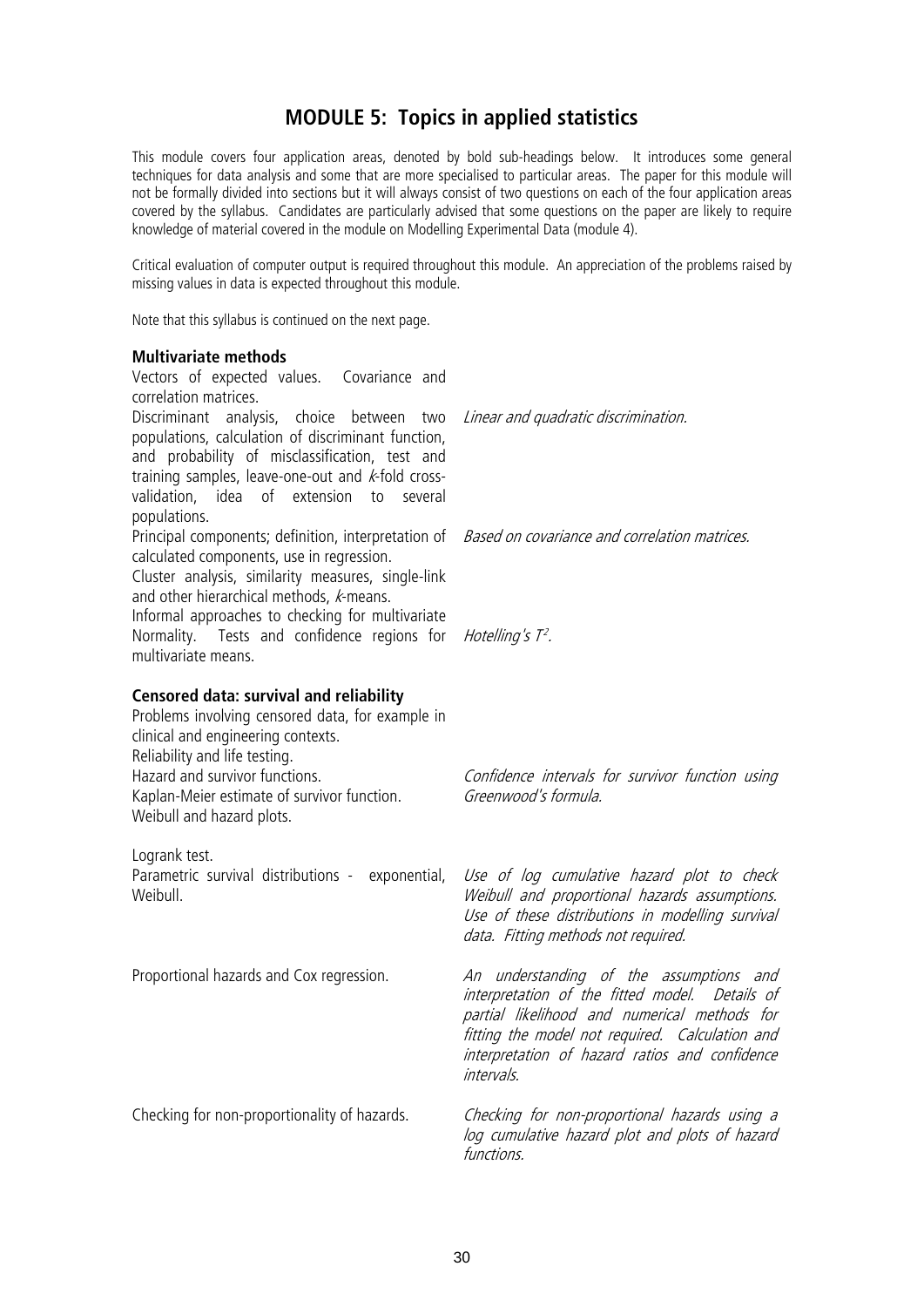### **Demography and epidemiology**

Population pyramids. Life tables. Standardised rates (e.g. mortality).

Incidence and prevalence. Design and analysis of cohort (prospective) studies. Design and analysis of case-control (retrospective) studies. Confounding and interaction. Matched case control design and analyses, using McNemar's test. Causation. Relative risk. Odds ratio. Estimation and confidence intervals for 2×2 tables.

Mantel-Haenszel procedure.

Sensitivity, specificity, ROC curves, positive predictive value, negative predictive value.

#### **Sampling**

Census and sample survey design. Target and study populations, uses and limitations of nonprobability sampling methods, sampling frames, sampling fraction.

Simple random sampling. Estimators of totals, means and proportions; bias. Estimated standard errors, confidence intervals and precision. Sampling fraction and finite population correction. Ratio and regression estimators.

Stratified random sampling. Estimators of totals, means and proportions; bias. Estimated standard errors, confidence intervals and precision. Cost functions. Proportional and optimal allocations. Limitations of stratified sampling.

One-stage cluster sampling. Estimators for totals, means and proportions with equal cluster sizes and with different cluster sizes. Estimated standard errors, confidence intervals and precision. Link with systematic sampling. Description of two-stage sampling and of multistage sampling. Limitations.

Construction and use of life tables; derived quantities, including calculation of life expectancy. Direct and indirect standardisation.

Distinction between these concepts.

Reasons for matching; advantages and disadvantages relative to unmatched studies. Inferring causality from observational studies.

Use in adjusting for confounding variables. Uses in screening and diagnosis.

Revision and extension of basic concepts from Higher Certificate.

Examples of practical use in various contexts.

Use of supplementary information.

Examples of practical use in various contexts.

Minimisation of cost  $\times$  variance.

Examples of practical use in various contexts.